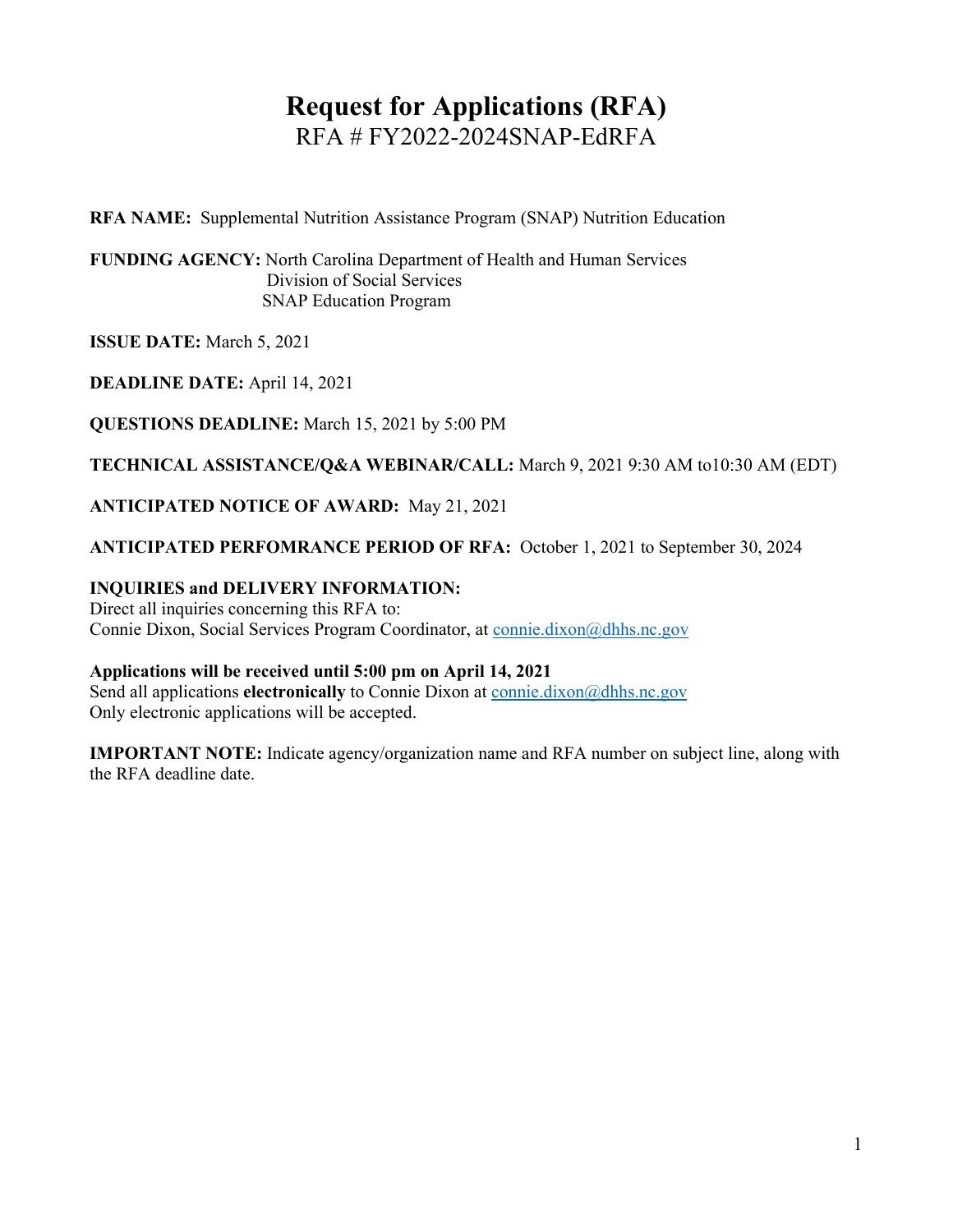# Table of Contents

| <b>Article</b>    | <b>Title</b>                                                                                     | Page No.       |
|-------------------|--------------------------------------------------------------------------------------------------|----------------|
| 1.0               | Introduction                                                                                     | 2              |
| 1.1               | Purpose                                                                                          | $\overline{2}$ |
| 1.2               | Background                                                                                       | $3-6$          |
| 1.3               | Letter of Intent and Questions                                                                   | $\overline{7}$ |
| 2.0               | Eligibility                                                                                      | 7              |
| 3.0               | Award Information                                                                                | 8              |
| 3.1               | Source of Funds and Pass Through Requirements                                                    | 8              |
| 3.2               | Federal Funding Accountability and Transparency Act (FFATA)                                      | 8              |
| 4.0               | <b>Acronyms and Definitions</b>                                                                  | $8-9$          |
| 5.0               | Template 2-SNAP-Ed State Goals, Objectives, Projects,<br>Campaigns, Evaluation and Collaboration | 9              |
| 5.1               | Performance Measures Chart                                                                       | 9              |
| 5.2               | Programmatic Requirements and Priorities                                                         | 9              |
| 5.3               | <b>Contractor Responsibilities</b>                                                               | $9 - 10$       |
| 6.0               | Term of Contract, Options to Extend                                                              | 10             |
| 7.0               | <b>Budget</b>                                                                                    | $10 - 11$      |
| 8.0               | <b>The Solicitation Process</b>                                                                  | 11             |
| 9.0               | <b>General Information on Submitting Applications</b>                                            | $11 - 13$      |
| 10.0              | Application Content and Instructions                                                             | $13 - 14$      |
| 11.0              | <b>Evaluation Criteria and Scoring</b>                                                           | $15 - 16$      |
| <b>APPENDICES</b> |                                                                                                  |                |
|                   |                                                                                                  |                |
| Appendix A        | <b>Links to Required Documents</b>                                                               | 17             |
|                   |                                                                                                  |                |
|                   |                                                                                                  |                |
|                   |                                                                                                  |                |
|                   |                                                                                                  |                |
|                   |                                                                                                  |                |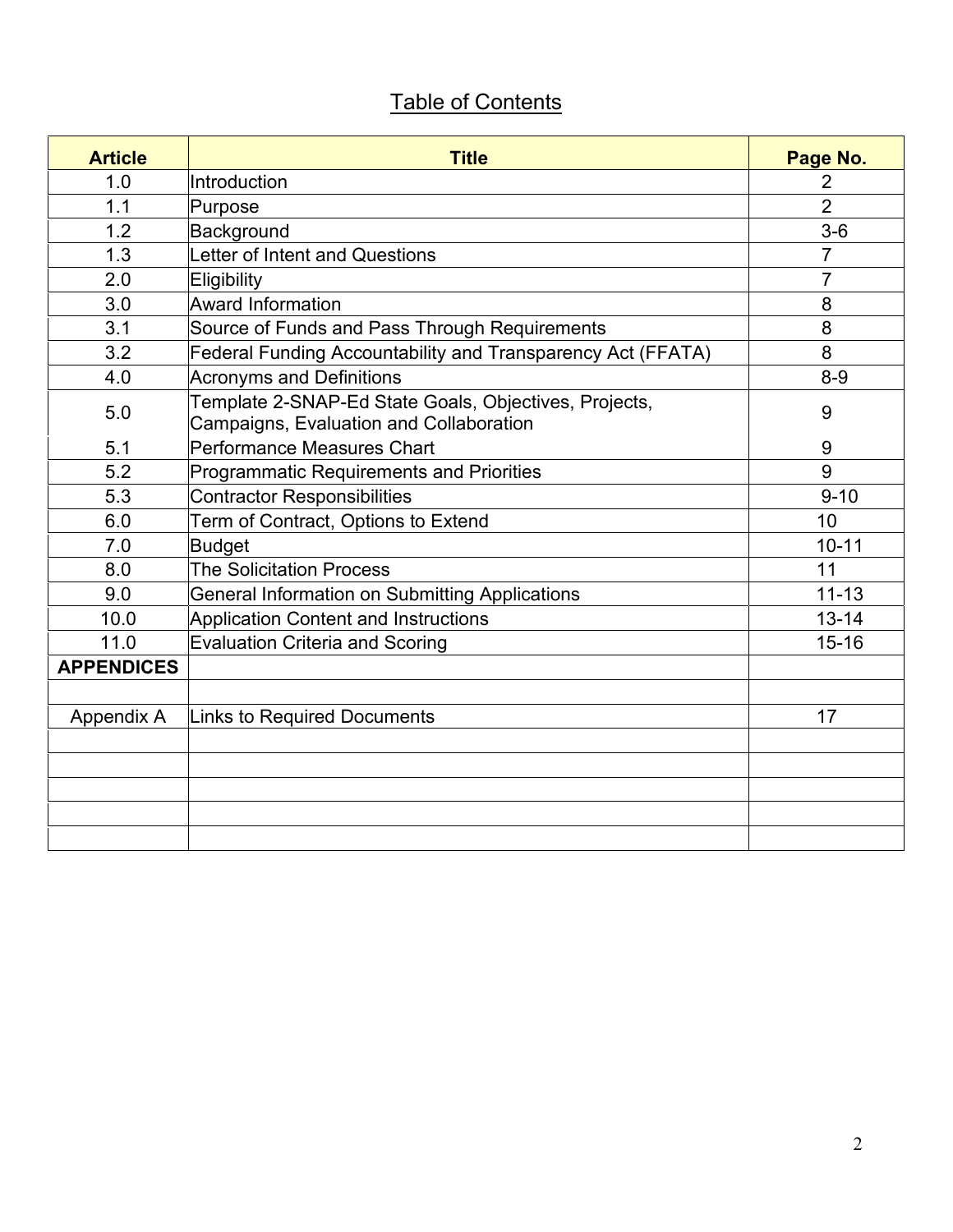# **1.0 INTRODUCTION**

Supplemental Nutrition Assistance Program Nutrition Education (SNAP-Ed) is a federal/state partnership that supports nutrition education for persons eligible for the Supplemental Nutrition Assistance Program (SNAP). In North Carolina, this program is called Food and Nutrition Services (FNS). States are eligible to conduct nutrition education through their respective SNAP program, and be reimbursed for 100% of the cost by the United States Department of Agriculture Food and Nutrition Services (USDA) to deliver SNAP-Ed. States use contractors such as land-grant and other universities, public health organizations, food banks, tribal programs and local health departments to administer SNAP-Ed and Obesity programs.

SNAP-Ed supports the State's role in addressing food insecurity and is central to improving nutrition and prevention or reducing diet-related chronic disease and obesity among SNAP recipients. The SNAP-Ed requirements mandated by the United States Food and Nutrition Act (FNA) under Section 28 complement and address FNS' mission and goals FNA Section 28 may be found online at: <https://www.gpo.gov/fdsys/pkg/FR-2013-04-05/pdf/2013-07602.pdf>

### **1.1 PURPOSE**

The purpose of SNAP-Ed is to improve the likelihood that persons eligible for SNAP will make healthy food choices within a limited budget and choose physically active lifestyles consistent with current Dietary Guidelines for Americans and the USDA food guidance. For complete information on the Dietary Guidelines for Americans, please refer to <https://www.dietaryguidelines.gov/>

The SNAP-Ed Program is intended to serve SNAP participants, low-income individuals eligible to receive SNAP benefits or other means-tested Federal assistance programs, and individuals residing in communities with a significant low-income population.

SNAP-Ed's focus is:

- Implementing strategies or interventions, among other health promotion efforts, to help the SNAP-Ed target audience establish healthy eating habits and a physically active lifestyle;
- Primary prevention of diseases to help the SNAP-Ed target audience that has risk factors for nutrition-related chronic disease, such as obesity, prevent or postpone the onset of disease by establishing healthier eating habits and being more physically active.

The SNAP-Ed Guiding Principles characterize FNS's vision of quality nutrition education and address the nutrition concerns and food budget constraints faced by those eligible for SNAP. These Guiding Principles reflect the definitions of nutrition education and obesity prevention services and evidencebased interventions that stem from the FNS. The SNAP-Ed Guiding Principles may be found online at (pg.7-10):

https://snaped.fns.usda.gov/sites/default/files/documents/508 Compliant FY 2021 SNAP-Ed Plan Guidance 04-13-2020 No Doc Number.pdf

### **1.2 BACKGROUND**

The Nutrition Education and Obesity Prevention Grant Program began in 1988 in Brown County, Wisconsin. A cooperative extension staff from the University of Wisconsin discovered by committing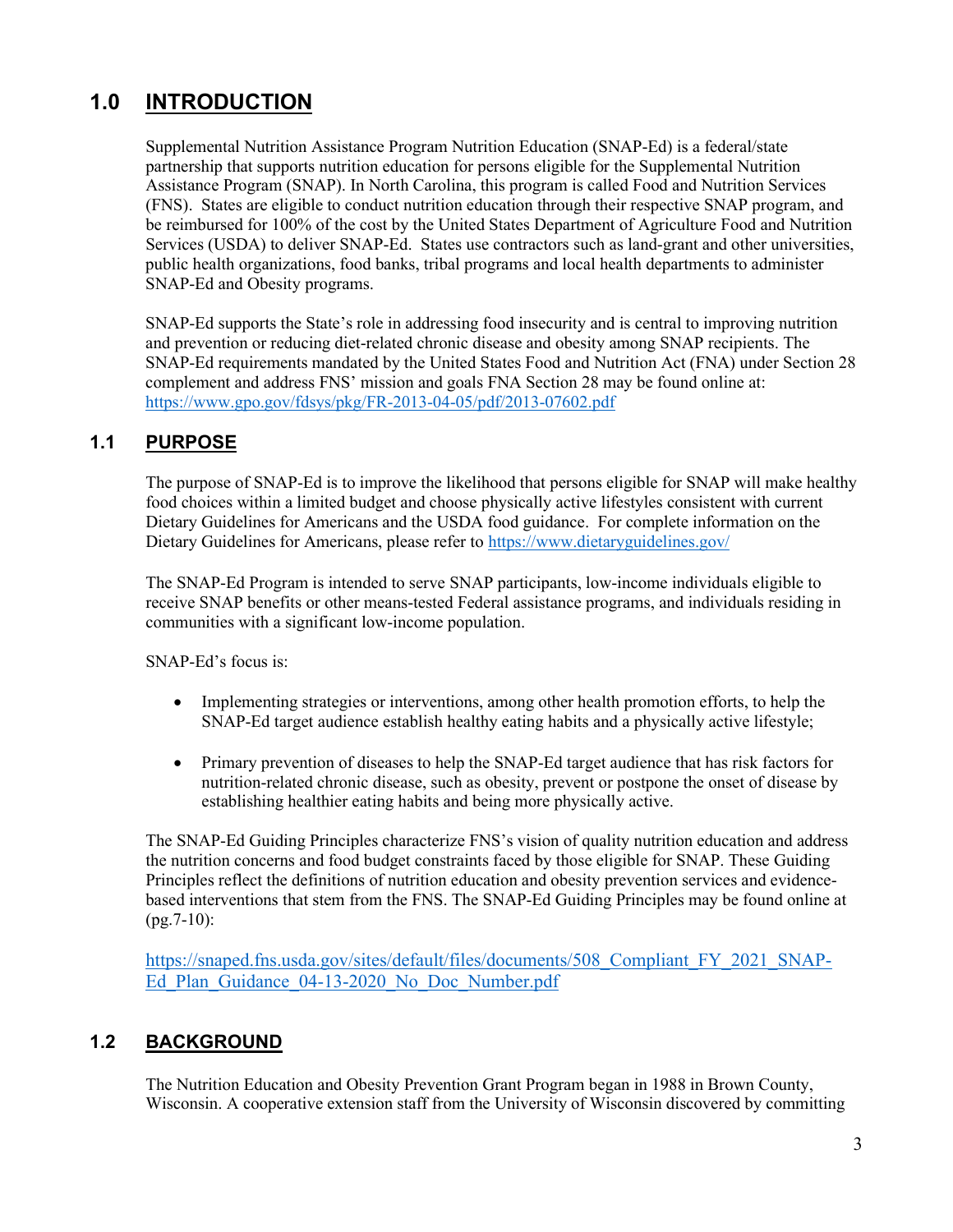state and local funding and contracting with the State SNAP agency, an equal amount of federal funds could be secured to expand the reach of nutrition education to low-income individuals and families. Other universities soon followed and by 1992, seven states conducted SNAP-Ed. By 2004, land-grant universities and colleges were conducting SNAP-Ed in all 50 states, either independently or in cooperation with other contractors, and accounted for the majority of state and local financial support of SNAP-Ed.

USDA FNS seeks to reduce hunger and food insecurity, in partnership with cooperating organizations, by providing low-income families' access to food and a healthy diet through nutrition education and food assistance programs that supports American agriculture. FNS reimburses state SNAP Implementing Agencies 100% of program costs and provides federal oversight to nutrition education within SNAP.

.

The applicant's SNAP-Ed plan should use strategies with educational messages encouraging making half your plate fruits and vegetables, at least half whole grains, fat free/low fat milk products, increasing physical activity, and age appropriate caloric balance. Nutrition education focuses on themes from the key messages with a tie-in on how it relates to obesity, chronic diseases and its effects.

The plan should use evidence-based strategies such as "Cooking Matters", "Color Me Healthy", and "Let's Move! Child Care Initiative", and "Rethink Your Drink/ Reduce Your Sugary Drink". Other strategies include cooking classes and helping plan community gardens based on a socio-ecological model and considering cognitive development, socioeconomic, environmental, and cultural factors.

The State and or applicants must meet SNAP-Ed statutory, regulatory, and policy recommendations including:

- Implementing policy, systems, and environmental change (PSE) approaches, such as multi-level interventions and community and public health approaches in addition to individual or groupbased (direct) nutrition education, to deliver effective, evidence-based nutrition education and obesity prevention programming.
- Coordinating with and complementing nutrition education and obesity prevention services delivered in other U.S. Department of Agriculture (USDA) nutrition and education programs, as well as other federal nutrition and education programs.
	- o Programs for partnership include the Expanded Food and Nutrition Education Program (EFNEP), the Food Distribution Program on Indian Reservations (FDPIR), the Commodity Supplemental Food Program (CSFP) and the National School Lunch Program (NSLP), among others.
- Partnering with other national, State, and local initiatives to further the reach and impact of SNAP-Ed activities.
	- o Developing and enhancing partnerships is critical to instituting multi-level interventions and community and public health approaches in communities.
- Evaluating SNAP-Ed interventions using evaluation indicators across the Social-Ecological Model, such as those identified in FNS's Evaluation Framework located at: https://snaped.fns.usda.gov/sites/default/files/documents/508 Compliant FY\_2021\_SN [AP-Ed\\_Plan\\_Guidance\\_04-13-2020\\_No\\_Doc\\_Number.pdf](https://snaped.fns.usda.gov/sites/default/files/documents/508_Compliant_FY_2021_SNAP-Ed_Plan_Guidance_04-13-2020_No_Doc_Number.pdf) (page 21) that are specific to each intervention and the overall plan's impact using appropriate outcome measures and indicators.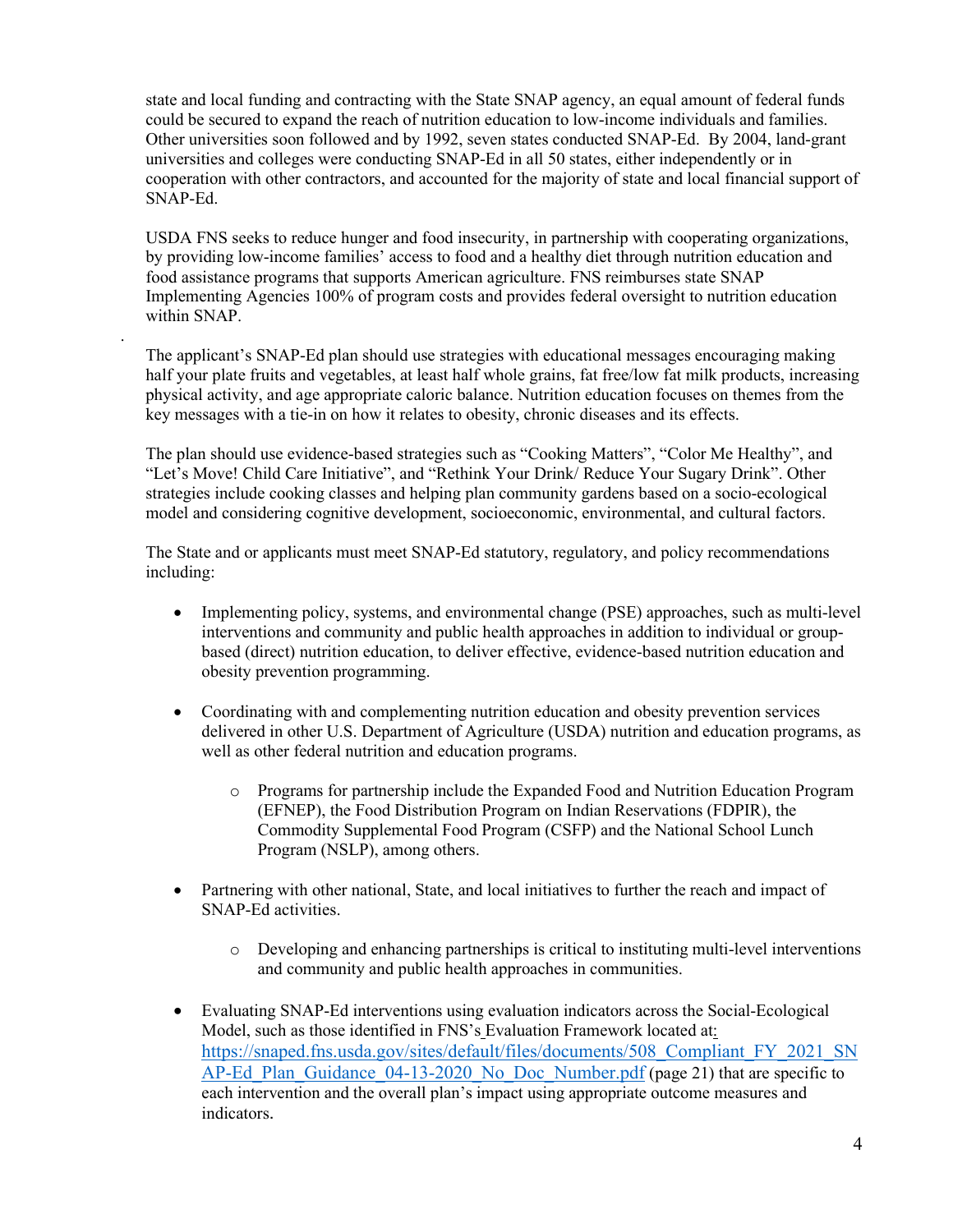Applications must include **only** behaviorally focused, evidence-based nutrition education and obesity prevention interventions/projects that are consistent with FNS' mission and the goal and focus of SNAP-Ed.

Policy guidance, and plan procedures for the SNAP Nutrition Education and Obesity Grant Program can be found online at:

https://snaped.fns.usda.gov/sites/default/files/documents/508 Compliant FY 2021 SNAP-[Ed\\_Plan\\_Guidance](https://snaped.fns.usda.gov/sites/default/files/documents/508_Compliant_FY_2021_SNAP-Ed_Plan_Guidance_04-13-2020_No_Doc_Number.pdf)

### **USDA SNAP-Ed key Behavioral Outcomes**

Applicants are encouraged by USDA/FNS to focus efforts on the following behavioral outcomes in order to magnify the impact of SNAP-Ed:

- Prevent and/or reduce overweight and obesity through improved eating and physical activity behaviors.
- Control total calorie intake to manage body weight. For people who are overweight or obese, this will mean consuming fewer calories from foods and beverages.
- Increase physical activity and reduce time spent in sedentary behaviors as part of a healthy lifestyle; and
- Maintain appropriate calorie balance during each stage of life- childhood, adolescence, adulthood, pregnancy and breastfeeding, and older age.

### **State Level Goals**

- Establish healthy eating pattern, including fruits, and vegetables, whole grains, fat-free or lowfat milk products and proteins.
- Establish and maintain a physically active lifestyle and decrease sedentary behaviors.
- Promote obesity prevention activities.
- Plan easy, healthy meals and choose healthy snacks.
- Promote healthy eating and physical activity policies, systems, and environmental changes where people eat, live, learn, work play and shop.

### **State Level Objectives**

- Percentage of participants who show improvement in making healthy food choices.
- Percentage of participants who demonstrate increase in knowledge of healthy food choices and the benefits that result from improvements in daily diet.
- Percentage of participants who demonstrate increased knowledge of the benefits of physical activity and strategies for reducing inactivity.
- Percentage of participants who increase physical activity.
- Percentage of participants reached by PSE changes that were made in nee or continuing SNAP-Ed eligible sites.

### **North Carolina Deliverables (Implementation Measure/Output)**

The estimated number of children/adults (participants) that exhibit behavioral change/improvement in**:** 

- increase physical activity.
- Making healthy food choices.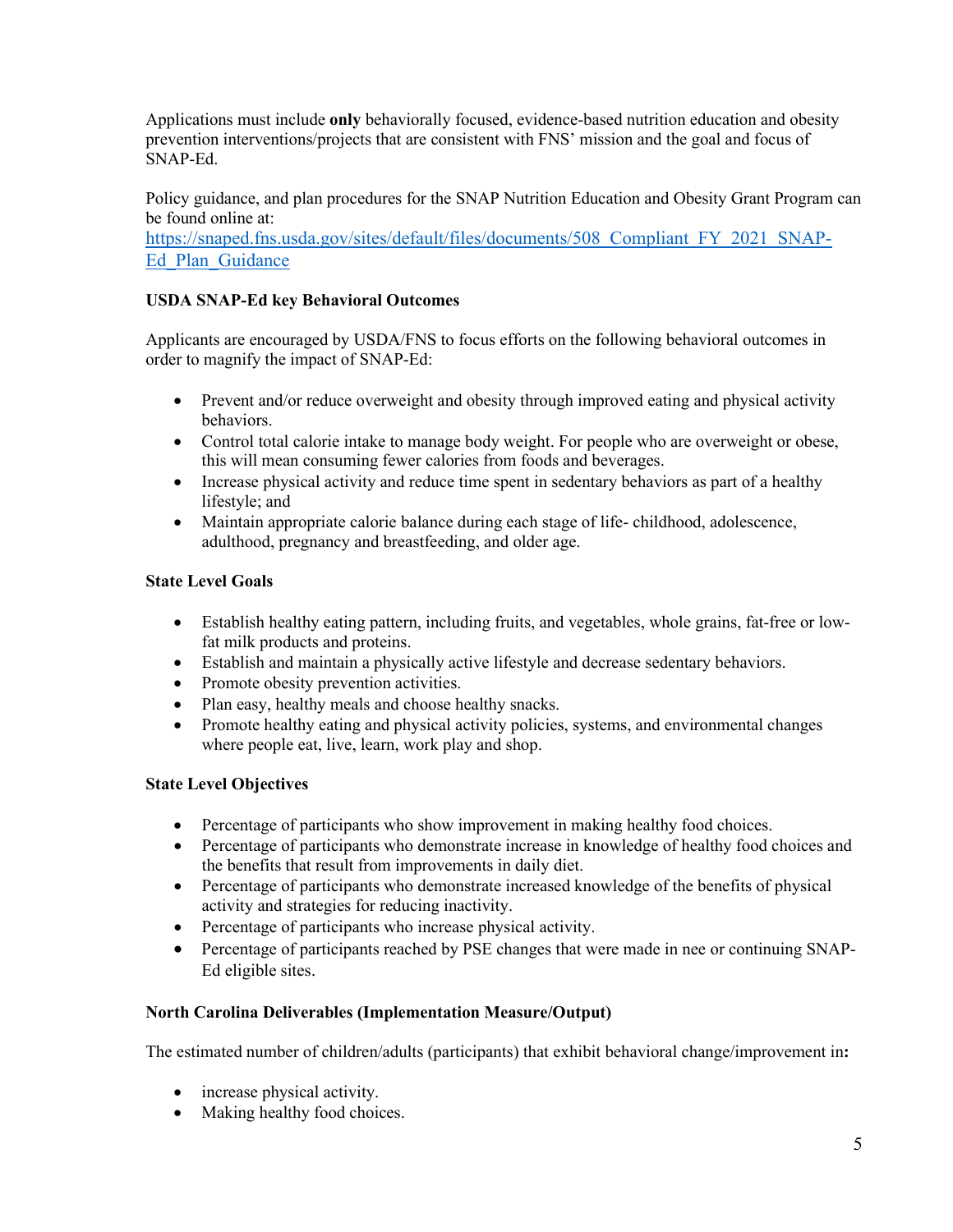- Demonstrate increase in knowledge of healthy food choices and the benefits that result from improvements in daily diet.
- Demonstrate increased knowledge of the benefits of physical activity and strategies for reducing inactivity.
- Reached by PSE changes made in new or continuing SNAP-Ed eligible sites.
- Learn to plan easy, healthy meals and choose healthy snacks.

#### **North Carolina Behavioral Outcomes (Performance Indicator/Outcome)**

The percentage of children/adults (participants) who:

- Establish healthy eating patterns, including fruits and vegetable, whole grains, fat-free or lowfat milk products and proteins.
- Establish and maintain a physically active lifestyle and decrease sedentary behaviors.
- Promote obesity prevention activities
- Plan easy, healthy meals and choose healthy snacks.
- Promote healthy eating and physical activity policies, systems, and environmental changes where people eat, live, learn, work, play, and shop.

#### SMART Format

The SNAP-Ed Guidance requires applicants to use the SMART format when creating goals. These are:

- Specific
- Measurable
- Achievable
- Realistic
- Timely

See [Attachment A](#page-22-0) for additional information.

#### **Target Population Served**

The SNAP-Ed Guidance identifies the target audience for SNAP-Ed as SNAP participants and lowincome individuals eligible to receive SNAP benefits or other means-tested Federal assistance programs, such as Medicaid, Temporary Assistance for Needy Families (TANF), as well as individuals residing in communities with a significant low-income population and Indian Tribal Organizations.

#### **Audience Served**

| Audience                                                                                        |
|-------------------------------------------------------------------------------------------------|
| WIC, TANF, and Child and Adult Care Food Program Participants                                   |
| Preschools, Head Start Centers                                                                  |
| Latinos/Hispanics                                                                               |
| Elementary and Middle Schools with 50% or more receiving reduced lunch<br><b>Senior Centers</b> |
| Food Distribution on Indian Reservations (FDPIR) Participants                                   |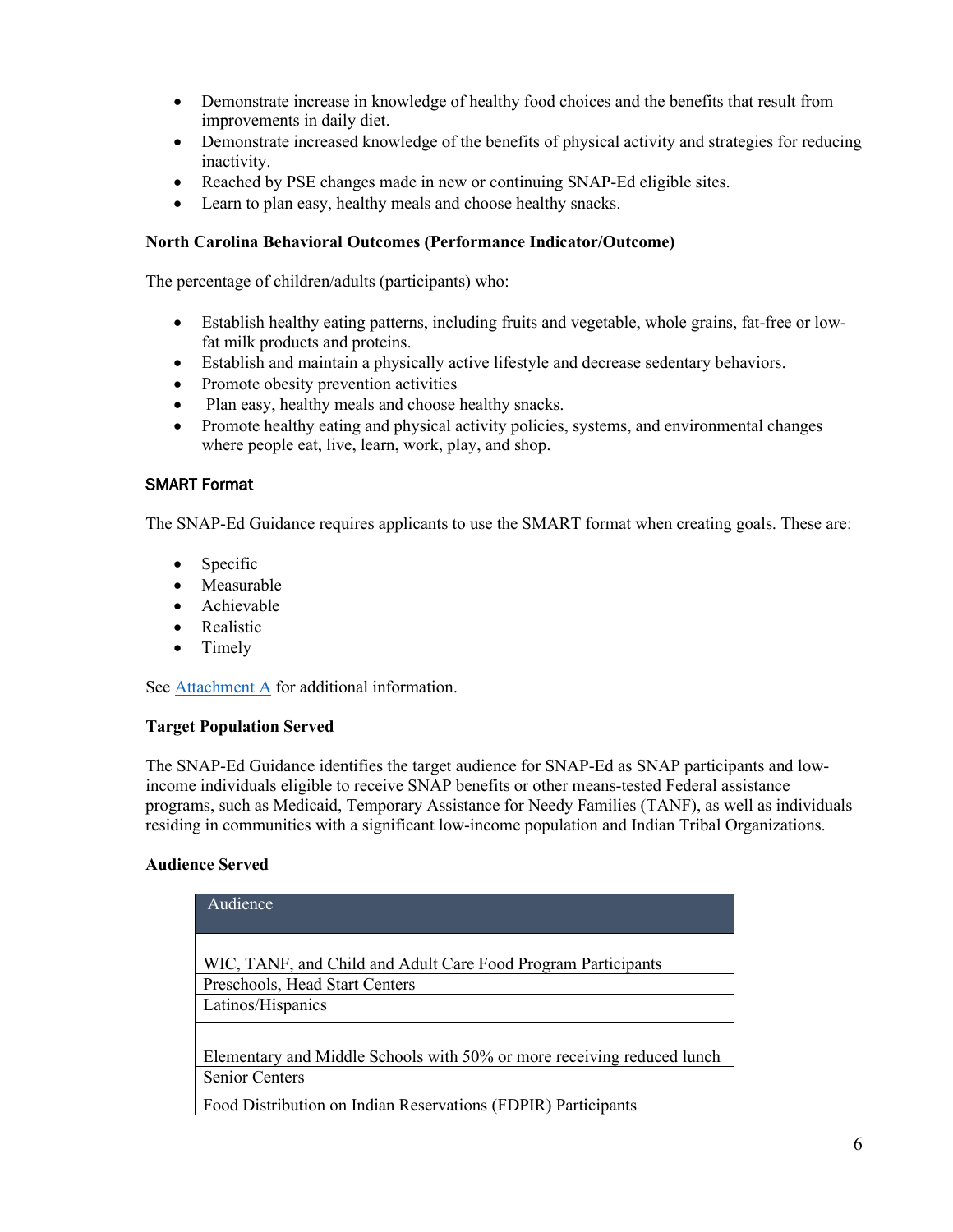### **1.3 LETTER OF INTENT AND QUESTIONS**

All applicants must submit a signed letter of intent on applicant's letterhead via email to Connie Dixon at connie.dixon@dhhs.nc.gov by **March 15, 2021**. The letter must include the following information:

- Legal name of the agency or organization.
- Mailing address, phone number, and fax number of the agency or organization.
- Intent to respond to this RFA.
- Counties to be served.
- Name, title, and email address of the person who will coordinate application submiss
- RFA number and deadline for receipt of application; and
- Signed and dated by Project Director/Executive Director/CEO

Confirmation of receipt will be provided via email.

Applicants will be able to submit questions regarding the RFA by **March 15, 2021 at 5:00 p.m**. to Connie Dixon at connie.dixon@dhhs.nc.gov. Questions shall only be accepted via email for tracking purposes. Please send questions as soon as possible for due consideration. Answers to all questions received will be posted on **March 22, 2021**, on the NC DSS public notice site: <https://www.ncdhhs.gov/divisions/social-services/public-notices>

### **2.0 ELIGIBILITY**

Applications are invited from public and non-profit organizations such as universities and colleges, public health departments, Indian Tribal Organizations, food banks/pantries and other health agencies/organizations that are able to provide required services to the target audience.

Additionally, to be eligible for this project the applicant must have successfully demonstrated experience in assisting with the education of SNAP eligibles and must incorporate at least two of the following approaches:

- Individual, or group-based education, health promotion, and intervention strategies.
- Comprehensive, multi-level interventions as multiple complementary organizational and institutional levels.
- Community and public health approaches to prevent obesity and improve nutrition**.**
- Develop innovative or improved benefit redemption systems that could be replicated or scaled.

Potential applicants must have the administrative capacity and financial stability to administer the funds if awarded as evidenced by your most recent financial statement/audit. Recipients of funds must follow the State agencies rules and regulations, as well as the SNAP-Ed Guidance policies and regulations.

Failure to meet all eligibility criterion may result in the application being excluded from consideration or, even though an application may be reviewed, will preclude DHHS from making an award.

#### **Private for-profit organizations/agencies are excluded from funding.**

**Only ONE application per agency will be accepted.**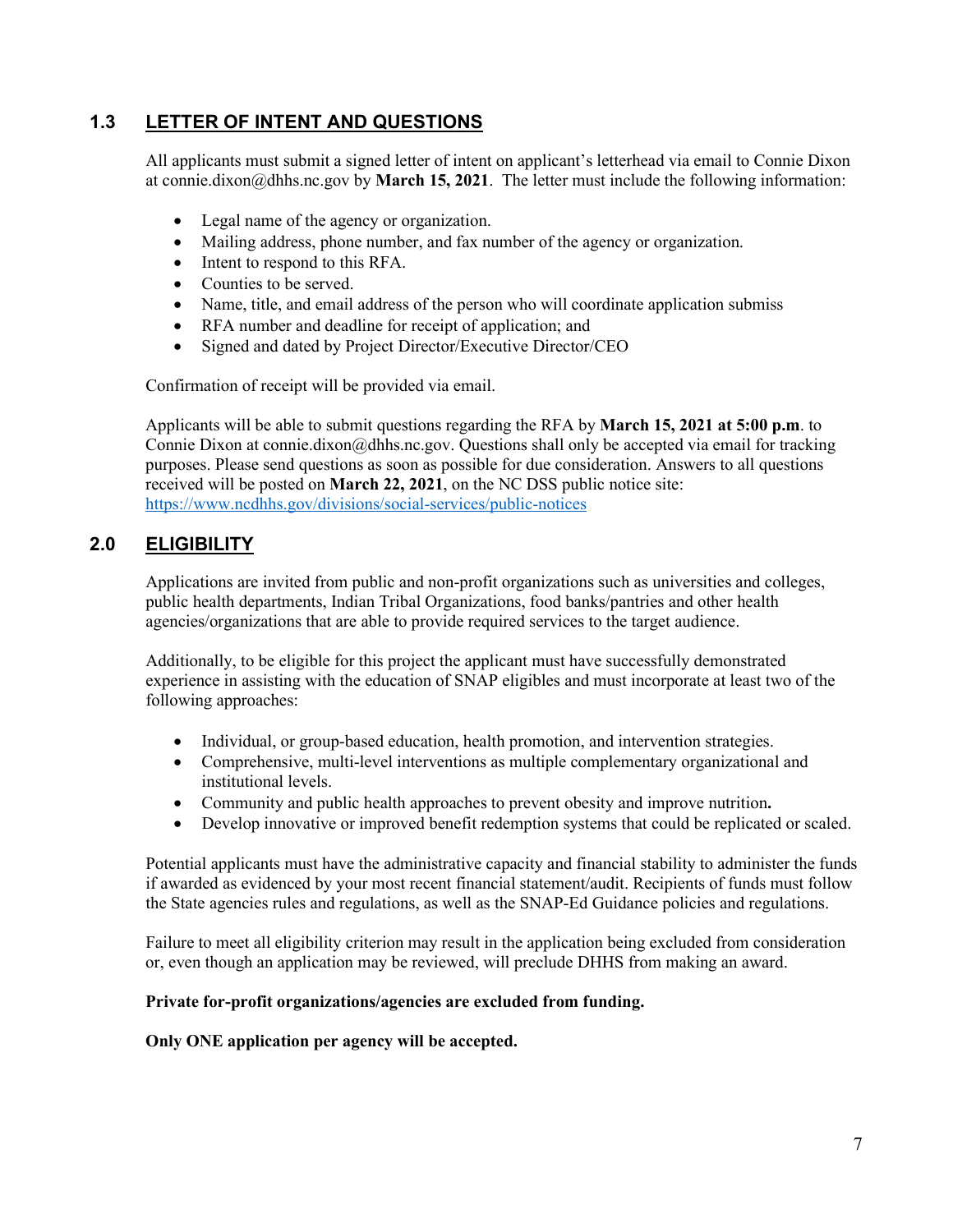### **3.0 AWARD INFORMATION**

The method for determining State SNAP-Ed allocations is based on North Carolina's share of SNAP-Ed expenditures in addition to North Carolina's share of SNAP participation. For FY 2018 and each year thereafter, the ratio of expenditures to participation is a 50/50 weighting of expenditures to participation.

The anticipated award amount for North Carolina for Federal Fiscal Year 2022 is \$8,367,187.

### **ADDITIONAL FEDERAL FUNDING REQUIREMENTS**

The Contractor, if selected, must maintain an active record in the federal government's System for Award Management (SAM). To maintain an active SAM record, the record must be updated no less than annually. To update the record in SAM, the Contractor must log in at the SAM home page, [www.sam.gov,](http://www.sam.gov/) and follow the instructions found there.

### **3.1 SOURCE OF FUNDS AND PASS THROUGH REQUIREMENTS**

Federal Award Identification Number: 205NC4062514 and 2155NC4062514

Federal Award Date: FFY 2021 and FFY 2022

Sub award Period of Performance: October 1, 2021 – September 30, 2022

Total Amount of the Federal Award: \$119,189,086

Federal Award Project Description: SNAP Nutrition Education Program

Federal Awarding Agency: United States Department of Agriculture

Pass-through Entity: FSP/SNAP, NC Department of Health and Human Services, Division of Social Services

CFDA Number: 10.561

CFDA Name: State Administrative Matching Grants for Food Stamp Program

Is award R&D: No.

### **3.2 FEDERAL FUNDING ACCOUNTABILITY AND TRANSPARENCY ACT (FFATA)**

As a sub-recipient of federal funds, each selected grant recipient will be required to provide certain information required by the Federal Funding Accountability and Transparency Act (FFATA), including the organization's DUNS number. Please see<https://fedgov.dnb.com/webform> for free registration. Additional information about FFATA is available at [https://www.fsrs.gov/.](https://www.fsrs.gov/)

### **4.0 ACRONYMS AND DEFINITIONS**

CFDA – Catalog of Federal Domestic Assistance CFR – Code of Federal Regulation EARS - Education and Administrative Reporting System FNS - Food and Nutrition Services FSP – Food Stamp Program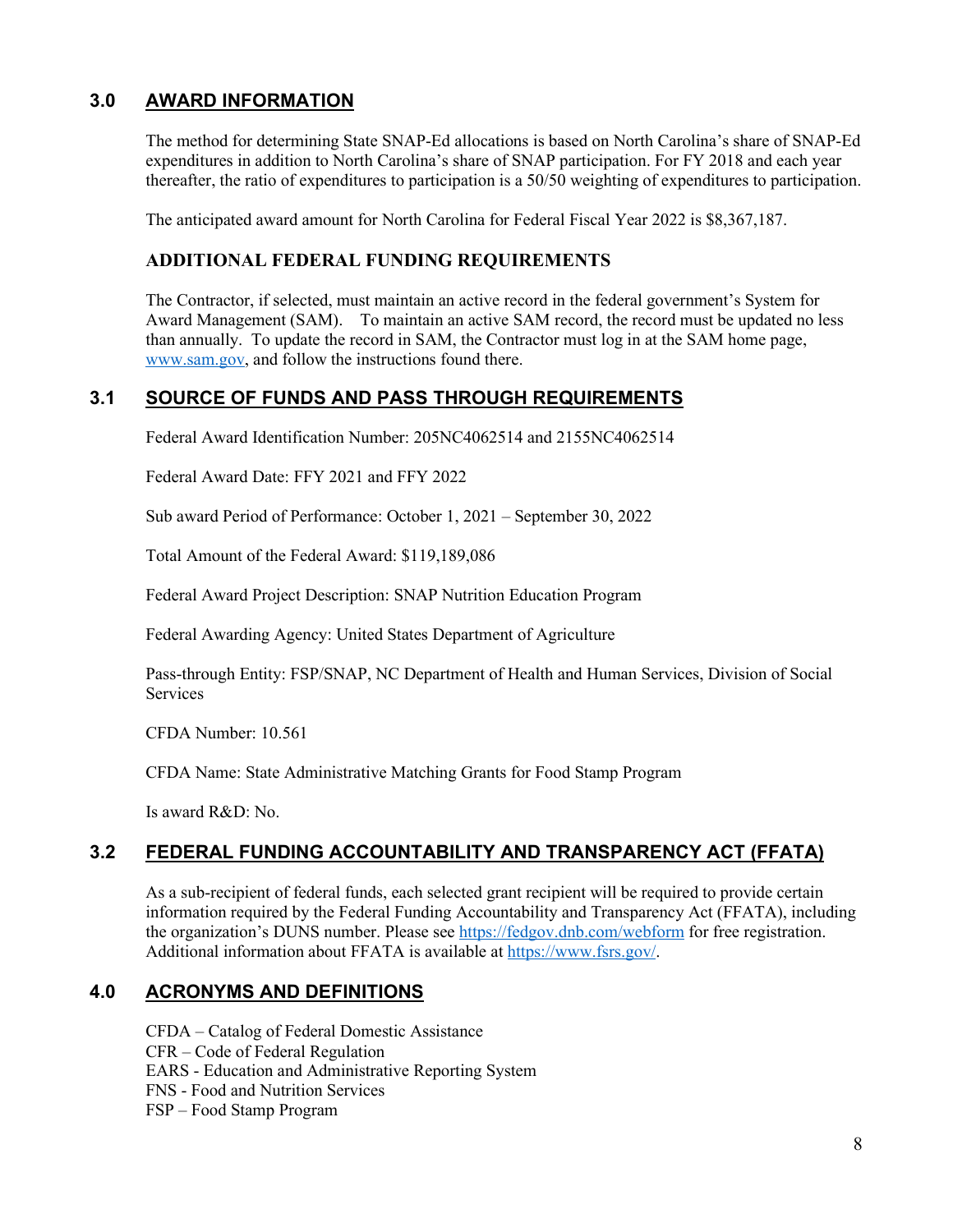NC DSS – North Carolina Division of Social Services PSE - Policy, systems, and environment SNAP - Supplemental Nutrition Assistance Program

See [Attachment B](#page-24-0) for definitions.

### **5.0 TEMPLATE 2: SNAP-ED STATE GOALS, OBJECTIVES, PROJECTS, CAMPAIGNS, EVALUATION AND COLLABORATION**

Template 2 is a USDA document that outlines information needed to fully understand the Contractor's SNAP-Ed projects/interventions to be implemented. A project means a discrete unit of nutrition education or obesity prevention intervention at the local level, which is distinguished by a specifically identified low-income target population. Interventions are a specific set of evidence-based, behaviorally–focused activities and/or actions to promote healthy eating and active lifestyles.

**All projects and interventions must be evidence-based as required by the FNA and The SNAP Promotion Final Rule.**

### **5.1 PERFORMANCE MEASURES CHART**

The Performance Measures Chart captures Key Performance Indicators that are reflected in Template 2 as well as additional information required by NC DSS for contracting purposes. Instructions are included in the document regarding information applicant is required to provide, Contract Packet A.

### **5.2 PROGRAMMATIC REQUIREMENTS AND PRIORITIES**

The applicant must demonstrate how it plans to educate the SNAP eligibles regarding planning nutritional meals and enjoying physical actives lifestyles; thus, reducing health care costs and provide consultation and technical assistance while creating appropriate Policy, Systems, and Environmental (PSE) changes that benefits low-income households and communities. The applicant must incorporate two or more of the following approaches:

- Individual, or group-based education, health promotion, and intervention strategies.
- Comprehensive, multi-level interventions as multiple complementary organizational and institutional levels; and
- Community and public health approaches to prevent obesity and improve nutrition (PSE).
- Develop innovative or improved benefit redemption systems that could be replicated or scaled.

### **5.3 CONTRACTOR RESPONSIBILITIES**

If awarded, the Contractor shall provide the services as described in the executed contract. The Contractor agrees to abide by all applicable State and Federal SNAP/FNS laws, regulations, rules, policies, and procedures as well as all reporting requirements outlined in the executed contract and to participate in the NC SNAP-Ed Social Marketing Committee.

This committee began in FY2019 as the Triangle Area Social Marketing Committee but has since then expanded to include all implementing agencies. The Social Marketing Committee will focus on developing a statewide campaign to be coordinated among all the NC implementing agencies. Beginning FY2022, the Social Marketing Committee will dedicate their time as a planning year, focused on determining roles, responsibilities, budget and campaign materials. The committee will also coordinate and share lessons learned and best practices for reaching SNAP-Ed eligible audiences. The SNAP-Ed Social Marketing Committee will meet bi-monthly via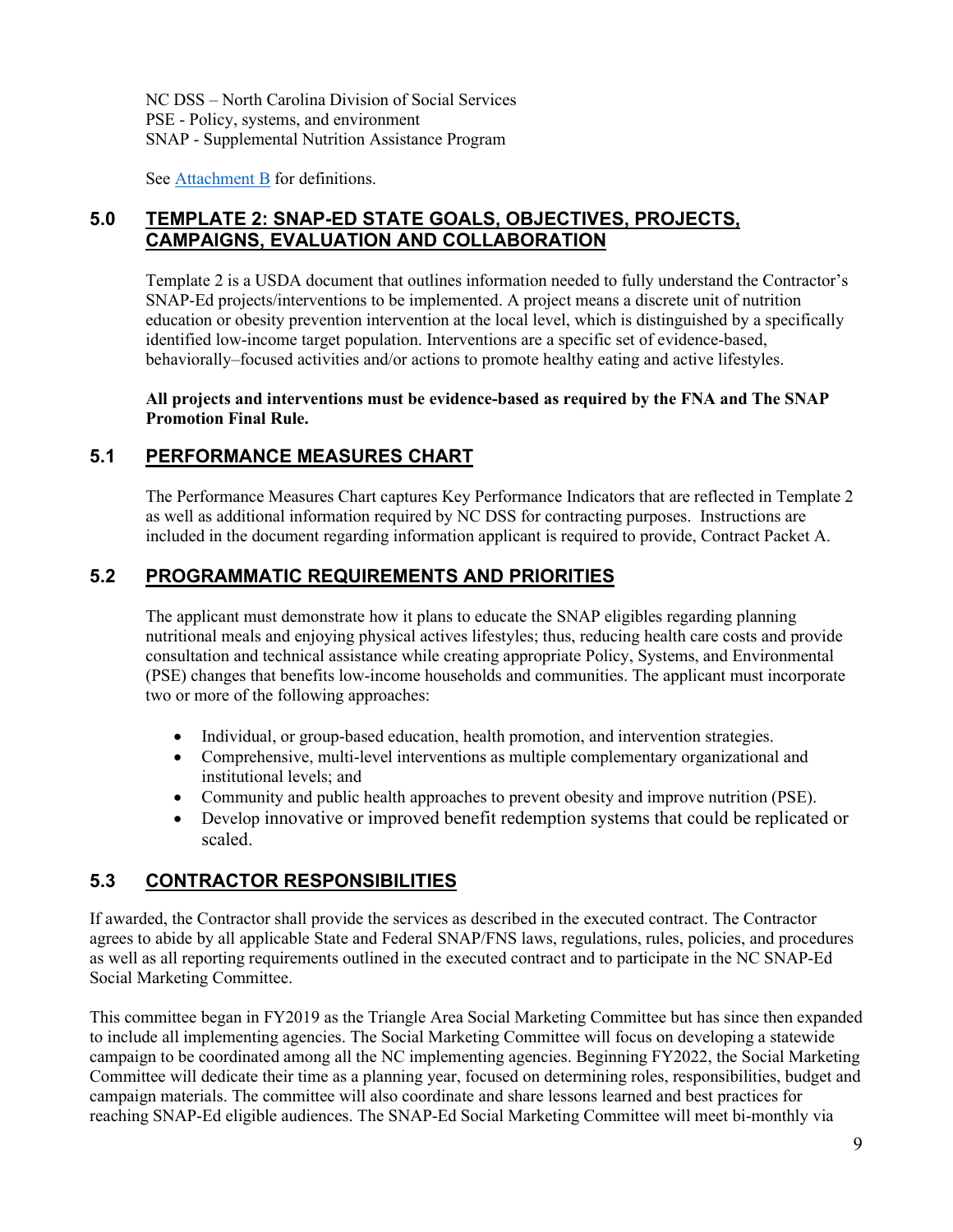teleconference or in-person to achieve the statewide social marketing campaign goal. This goal will be reported to the state agency by September 30, 2022."

### **6.0 TERM OF CONTRACT, OPTIONS TO EXTEND**

The RFA is for up to three years. The performance period for this contract begins October 1, 2021 (or upon contract execution) and ends September 30, 2022. NC DSS may exercise the option to extend the contract up to two possible option years if the Contractor is meeting all performance and financial goals and requirements.

### **7.0 BUDGET**

The Applicant must submit a line-item budget outlining the proposed use of funds for year one only. Budget amounts should be limited to those costs that are essential to the core mission of the program for the contract period and that are allowable in relation to rules governing the source of funds and the method of reimbursement. **All budgets must include a line item for the ChopChop Magazine**. This publication provides tools for building essential life skills through the lens of food and cooking for children, parents, and adults.

Applicants are required to submit a contract budget narrative providing detailed justification for each line item.

### **INDIRECT COST**

Indirect Cost Rate is a rate typically computed by summing all indirect costs then dividing the total by The Modified Total Direct Costs. The resulting percentage is applied to each grant to determine its share of the indirect or overhead costs. Indirect cost rates shall be documented through an indirect cost allocation plan that is approved by a cognizant agency.

Indirect costs (also called overhead costs) are determined through a variety of rates or "cost allocation plans" that detail how the costs are to be shared by the funding agencies.

Indirect costs may be claimed by grantee for the cost of activities operated by sub-grantees. Indirect cost rates are normally computed through a process where all indirect costs are added together and then divided by the Modified Total Direct Costs.

### **COST ALLOCATION PLAN**

The purpose of a cost allocation plan isto summarize, in writing, the methods and procedures used to allocate costs to various programs, grants, contracts and agreements. A Cost Allocation Plan (CAP) is not the Indirect Cost Plan; however, a CAP may be included as part of the Indirect Cost Plan.

### **ALLOWABLE COST**

For cost charged to SNAP-Ed to be allowable, they must be valid obligations of the State, local government or sub-grantee, and must support activities in the approved SNAP-Ed Plan. An allowable cost must:

- Support an activity within the scope of SNAP-Ed
- Conform to Federal Government-wide and SNAP-specific cost principles; and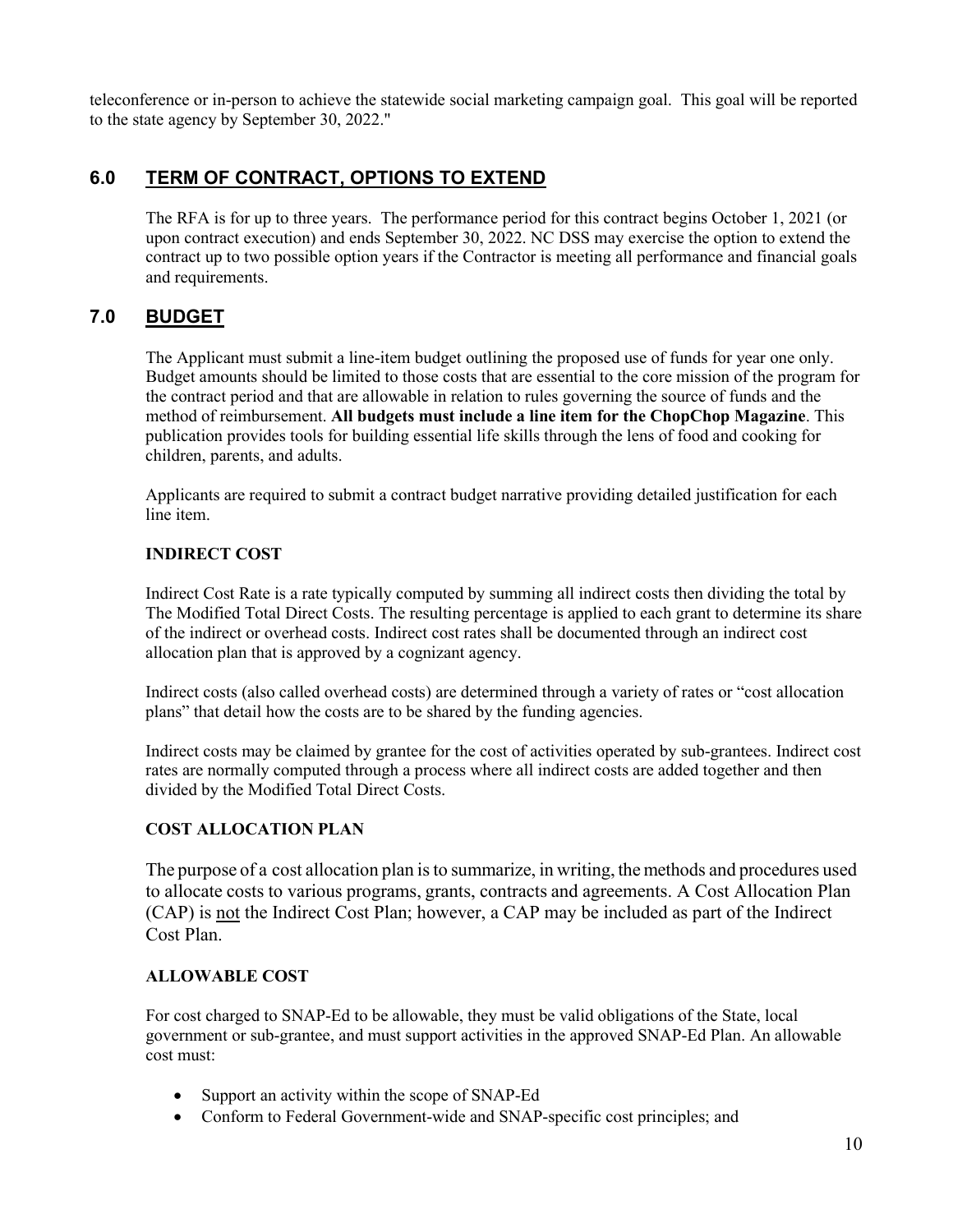• Conform to Government-wide and SNAP specific rules for specific items of cost.

The diversity of SNAP nutrition education and obesity prevention activities makes it impossible to compile a comprehensive listing of all allowable and unallowable costs. **USDA will make all final judgments on what activities support the delivery of SNAP-Ed.** 

**Refer to pages 93-120 of the SNAP-Ed Guidance for detailed information on allowable and unallowable costs** 

[https://snaped.fns.usda.gov/sites/default/files/documents/508\\_Compliant\\_FY\\_2021\\_SNAP-](https://snaped.fns.usda.gov/sites/default/files/documents/508_Compliant_FY_2021_SNAP-Ed_Plan_Guidance_04-13-2020_No_Doc_Number.pdf)[Ed\\_Plan\\_Guidance](https://snaped.fns.usda.gov/sites/default/files/documents/508_Compliant_FY_2021_SNAP-Ed_Plan_Guidance_04-13-2020_No_Doc_Number.pdf)

**(page 73-4). This list is NOT all inclusive. USDA reserves the right to determine allowable/unallowable costs.**

### **8.0 THE SOLICITATION PROCESS**

The following is a general description of the process by which agencies or organizations will be selected to complete the goal or objective.

- 1) RFAs are being sent to prospective agencies and organizations.
- 2) Written questions concerning the RFA specifications will be received until the date specified on the cover sheet of this RFA. A summary of all questions and answers will be posted on the RFA web site.
- 3) Applications will be received from each agency or organization. The original must be signed and dated by an official authorized to bind the agency or organization.
- 4) All applications must be received by the funding agency not later than the date and time specified on the cover sheet of the RFA. Faxed applications will not be accepted.
- 5) At that date and time, the applications from each responding agency and organization will be logged in.
- 6) At their option, the evaluators may request additional information from any or all Contractors for the purpose of clarification or to amplify the materials presented in any part of the application. However, agencies and organizations are cautioned that the evaluators are not required to request clarification: therefore, all applications should be complete and reflect the most favorable terms available from the agency or organization.
- 7) Applications will be evaluated according to completeness, content, experience with similar projects, ability of the agency's or organization's staff, cost, etc. The award of a grant to one agency and organization does not mean that the other applications lacked merit, but that, all facts considered, the selected application was deemed to provide the best service to the State.
- 8) Agencies and organizations are cautioned that this is a request for applications, and the funding agency reserves the unqualified right to reject any and all applications when such rejections are deemed to be in the best interest of the funding agency.

### **9.0 GENERAL INFORMATION ON SUBMITTING APPLICATIONS**

1) Award or Rejection

All qualified applications will be evaluated, and awards made to those agencies or organizations whose capabilities are deemed to be in the best interest of the funding agency. The funding agency reserves the unqualified right to reject any or all offers if determined to be in its best interest. Successful Contractors will be notified by May 21,2021.

2) Cost of Application Preparation Any cost incurred by an agency or organization in preparing or submitting an application is the agency's or organizations sole responsibility; the funding agency will not reimburse any agency or organization for any pre-award costs incurred.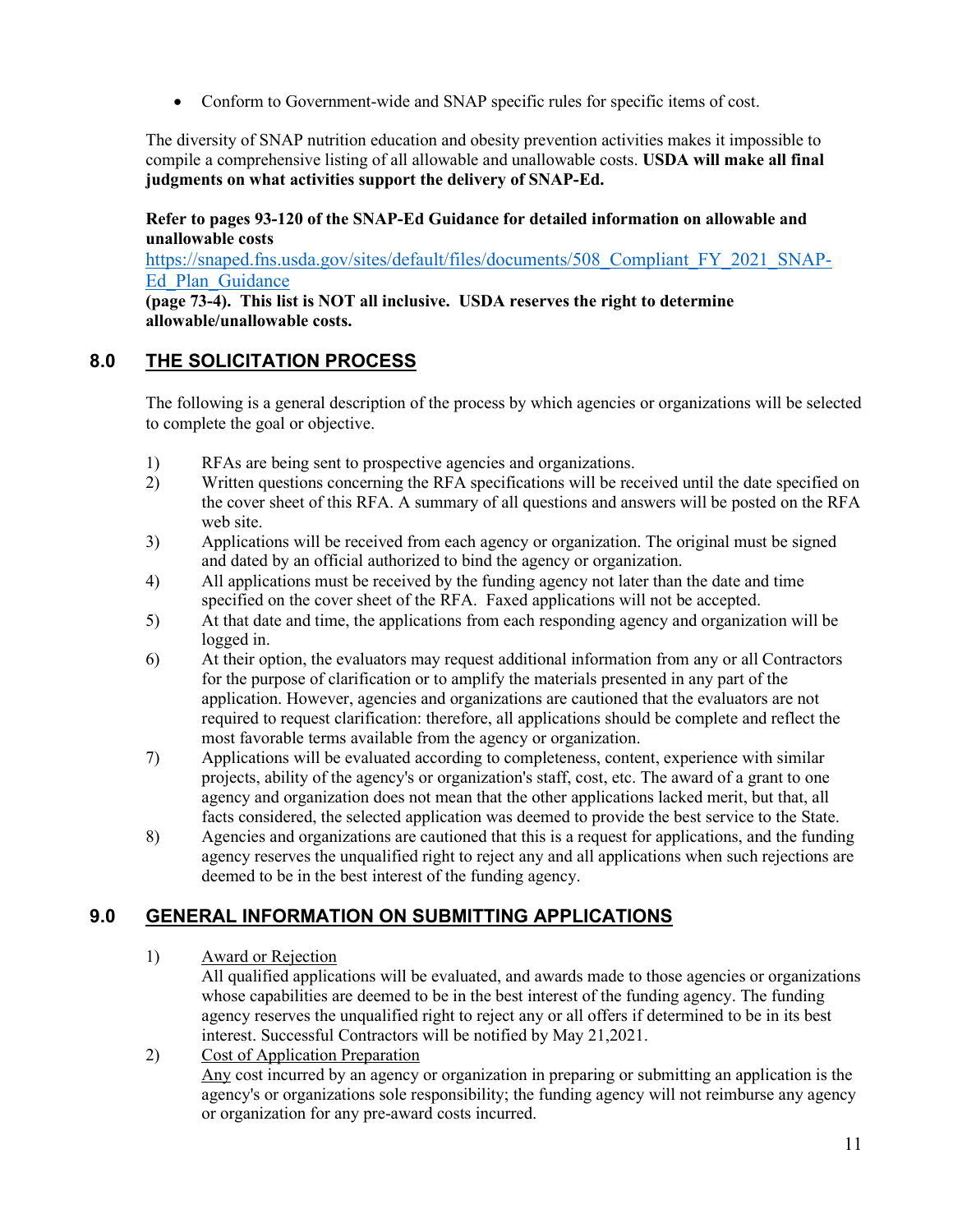| 3) | <b>Elaborate Applications</b>                                                                   |
|----|-------------------------------------------------------------------------------------------------|
|    | Elaborate applications in the form of brochures or other presentations beyond that necessary to |
|    | present a complete and effective application are not desired.                                   |
| 4) | Oral Explanations                                                                               |
|    | The funding agency will not be bound by oral explanations or instructions given at any time     |
|    | during the competitive process or after awarding the grant.                                     |
| 5) | Reference to Other Data                                                                         |
|    | Only information that is received in response to this RFA will be evaluated; reference to       |
|    | information previously submitted will not suffice.                                              |

6) Titles

Titles and headings in this RFA and any subsequent RFA are for convenience only and shall have no binding force or effect.

7) Form of Application

Each application must be submitted on the form provided by the funding agency, which will become the funding agency's Performance Agreement (contract).

### 8) Exceptions

All applications are subject to the terms and conditions outlined herein. All responses will be controlled by such terms and conditions. The attachment of other terms and condition by any agency and organization may be grounds for rejection of that agency or organization's application. Funded agencies and organizations specifically agree to the conditions set forth in the Performance Agreement (contract).

### 9) Advertising

In submitting its application, agencies and organizations agree not to use the results therefrom or as part of any news release or commercial advertising without prior written approval of the funding agency.

10) Right to Submitted Material

All responses, inquiries, or correspondence relating to or in reference to the RFA, and all other reports, charts, displays, schedules, exhibits, and other documentation submitted by the agency or organization will become the property of the funding agency when received.

### 11) Competitive Offer

Pursuant to the provision of G.S. 143-54, and under penalty of perjury, the signer of any application submitted in response to this RFA thereby certifies that this application has not been arrived at collusively or otherwise in violation of either Federal or North Carolina antitrust laws.

### 12) Agency and Organization's Representative

Each agency or organization shall submit with its application the name, address, and telephone number of the person(s) with authority to bind the agency or organization and answer questions or provide clarification concerning the application.

### 13) Subcontracting

Agencies and organizations may propose to subcontract portions of work provided that their applications clearly indicate the scope of the work to be subcontracted, and to whom. All information required about the prime grantee is also required for each proposed subcontractor.

14) Proprietary Information

Trade secrets or similar proprietary data which the agency or organization does not wish disclosed to other than personnel involved in the evaluation will be kept confidential to the extent permitted by NCAC TO1: 05B.1501 and G.S. 132-1.3 if identified as follows: Each page shall be identified in boldface at the top and bottom as "CONFIDENTIAL." Any section of the application that is to remain confidential shall also be so marked in boldface on the title page of that section.

15) Participation Encouraged

Pursuant to Article 3 and 3C, Chapter 143 of the North Carolina General Statutes and Executive Order No. 77, the funding agency invites and encourages participation in this RFA by businesses owned by minorities, women and the disabled including utilization as subcontractor(s) to perform functions under this Request for Applications.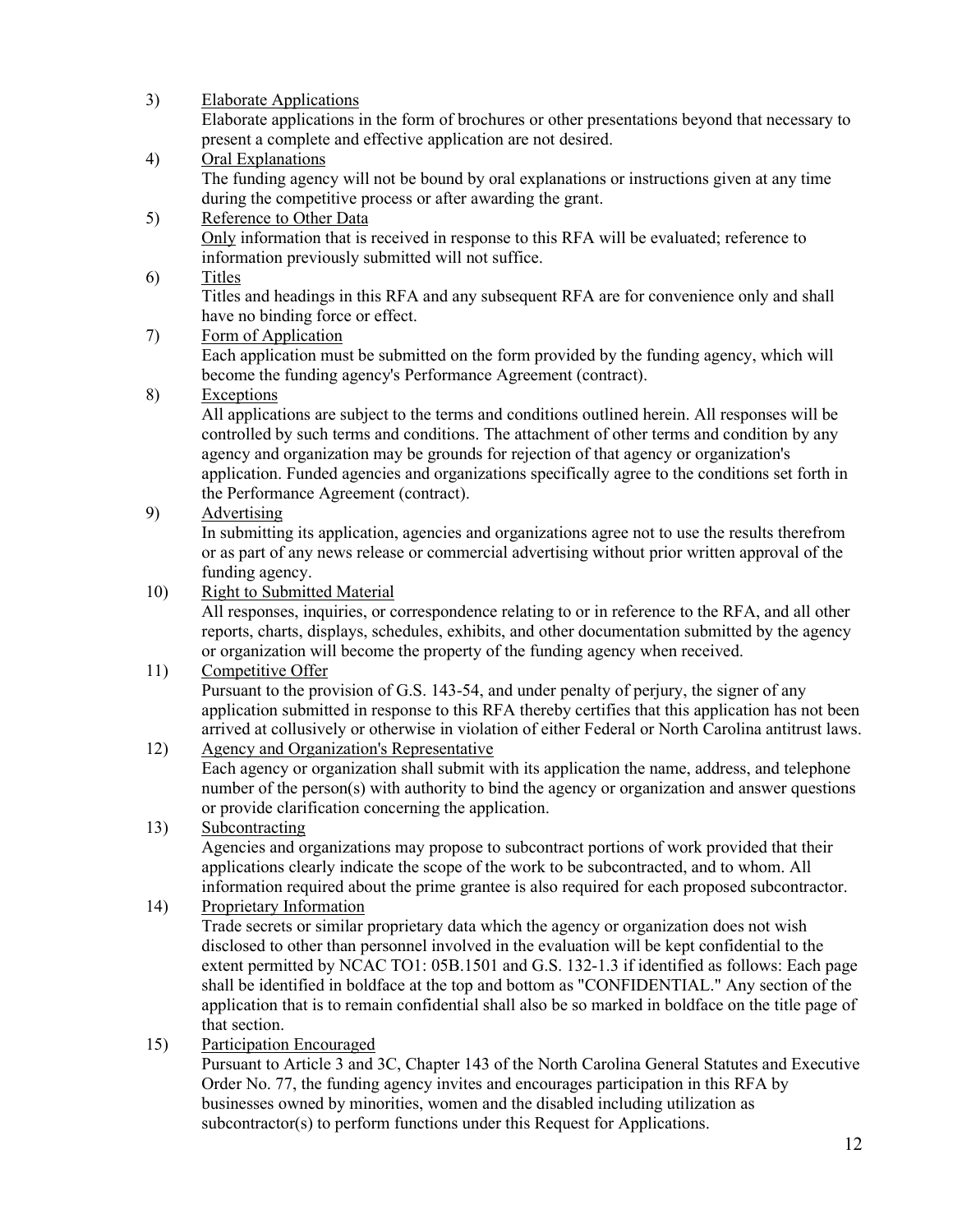16) Contract

The Division will issue a contract to the recipient of the grant that will include their application.

17) Federal Certifications Agencies or organizations receiving Federal funds will be required to execute Federal Certifications regarding Non-discrimination, Drug-Free Workplace, Environmental Tobacco Smoke, Debarment, Lobbying, and Lobbying Activities. The Federal Certifications is included in this RFA (see Appendix A, Contract Packet A).

Please be advised that successful Contractors may be required to have an audit in accordance with G. S. 143-6.2 as applicable to the agency or organization's status. Also, the contract may include assurances the successful Contractor would be required to execute when signing the contract.

### **10.0 APPLICATION CONTENT AND INSTRUCTIONS**

Applicants must populate all attachments of this RFA that require the applicant to provide information and include an authorized signature where requested. RFA responses must include the following items and those attachments should be arranged in the following order: Number each page consecutively.

Links to Required Documents and Certifications listed below can be found in [Appendix A](#page-16-0).

### **A. RFA Cover Page**

All fields must be completed and signed by an authorized official of the Applicant's organization.

### **B. Template 2**

This template provides detailed information regarding the proposal and the initial impression it gives will be critical to the success of the project(s) as well as USDA funding approval.

Included in this document should be information on how your plan will incorporate the "Farm to school, community, child care etc.; how your agency will utilize the NC SNAP-Ed Health Channel that offers nutritional messaging and videos as well as to how and if your agency will be involved with the Food Distribution Program on Indian Reservations (FDPIR)

SNAP-Ed Health Channel <https://www.fichannels.com/ncsnap/secure.php>

For additional information regarding completing Template 2, refer to SNAP-Ed Guidance at: https://snaped.fns.usda.gov/sites/default/files/documents/508 Compliant FY\_2021\_SN [AP-Ed\\_Plan\\_Guidance](https://snaped.fns.usda.gov/sites/default/files/documents/508_Compliant_FY_2021_SNAP-Ed_Plan_Guidance_04-13-2020_No_Doc_Number.pdf)

Complete Template 2 from Appendix A.

### **C. Performance Measure Chart**

The Performance Measure Chart captures your agency's outputs and outcomes according to Key Performance Indicators reflected in Template 2.

Complete from Appendix A, Contract Packet A.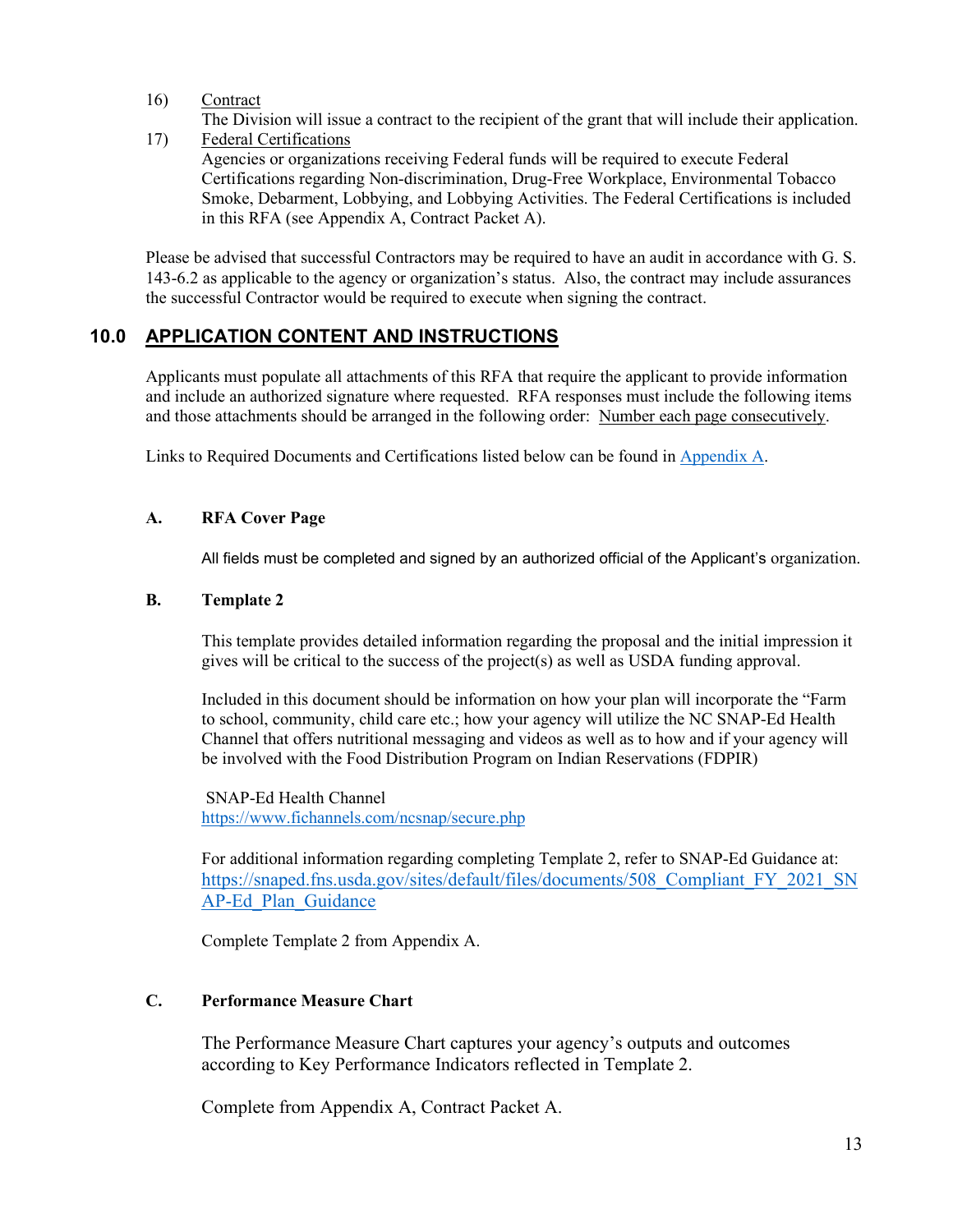### **D. Contract Budget, Contract Budget Narrative and Other Required Documents**

Line Item Budget and Budget Narrative. Every item that appears in the budget should be explained clearly, so the evaluator/ reviewer will understand it. The budget narrative should explain how the numbers in the budget were calculated and how each expense is related to the proposed project. The Budget Narrative is the justification of 'how' and/or 'why' a line item helps to meet the program deliverables. It is also used to determine if the cost in the contract are reasonable and permissible.

- Indirect Cost Rate Plan Attach a copy of contractor agency Indirect Cost Rate Plan dated within the last five years if budgeting indirect costs.
- Indirect Cost Declination Letter Attach a statement on agency letterhead if declining the 10% de minimis offered through OMB circular part 200.510 (b) (6).
- Cost Allocation Plan
	- o See Appendix A for Cost Allocation Plan Certification

Complete from Appendix A, Contract Packet A and Template 3 & 4.

### **E. Staffing**

• A job description for each position listed in the Contract Budget is required. Job description titles must be consistent in all documents and clearly outline duties specific to the project proposal and if travel is involved. Administrative FTEs and program delivery FTEs must be appropriate for described activities.

Job duties/descriptions should be included in the staff templates for USDA (Template 3&4) as well as in Contract Packet A.

- **F.** Signature Authority Documentation Provide documentation on agency letterhead of individuals authorized to sign contract related and financial related documents.
- **G.** Letters of support from key partners and proposed sub awardees.
- **H.** All applicable Certifications/Documents from Appendix A and Contract Packet A.

Submit complete Application, including signature of authorized representative **no later than 5:00 p.m. on April 14, 2021**as follows:

1. Email an electronic copy of all required documents to Connie Dixon, at connie.dixon@dhhs.nc.gov.

**Each document in Appendix A must be returned as a separate file. Documents requiring a signature must be signed in blue ink and may be returned as a PDF file. All other documents must be returned in the original format (excel, word).**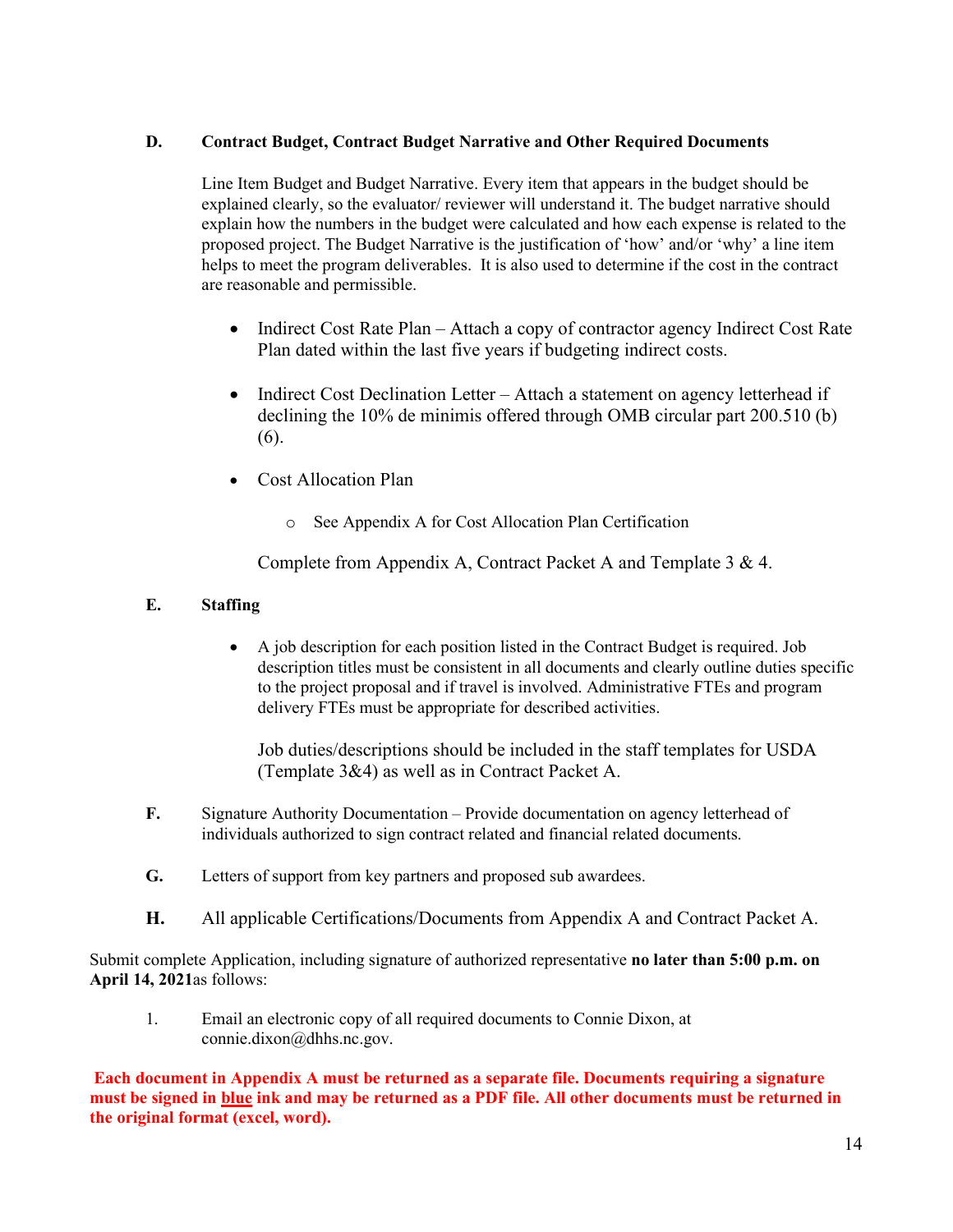### **11.0 EVALUATION CRITERIA AND SCORING**

### **PHASE I: INITIAL QUALIFYING CRITERIA**

The applicant's proposal must meet all of the following Phase I application acceptance criteria in order to be considered for further evaluation. Any proposal receiving a "no" response to any of the following qualifying criteria shall be disqualified from consideration.

| <b>ITEM</b>    | APPLICATION ACCEPTANCE CRITERIA                                          | <b>RFA</b><br>Section | <b>YES</b> | N <sub>O</sub> |
|----------------|--------------------------------------------------------------------------|-----------------------|------------|----------------|
|                | Was the application received by the deadline specified in the RFA?       |                       |            |                |
|                | Application includes all required affirmative statements, assurances and |                       |            |                |
|                | certifications signed by the contractor's responsible representative, as |                       |            |                |
| $\mathcal{L}$  | described in Appendix A of the RFA                                       |                       |            |                |
|                | Included in those certifications, the contractor states that it is not   |                       |            |                |
|                | excluded from entering into a contract with DHHS/State due to            |                       |            |                |
| 3              | restrictions related to the federal debarment list, etc.                 |                       |            |                |
| $\overline{4}$ | Vendor meets eligibility requirements as stated in Section 2.0           |                       |            |                |
|                | Vendor meets the minimum Qualification Requirements as described in      |                       |            |                |
|                | Section 5.3                                                              |                       |            |                |
|                | Program's review of the Contractor verifies that the vendor is not       |                       |            |                |
|                | excluded from contracting with DHHS/State for any unresolved finding     |                       |            |                |
|                | for recovery                                                             |                       |            |                |

### **PHASE II: CRITERIA FOR SCORING PROPOSAL/APPLICATIONS**

Qualifying application proposals will be collectively scored by the proposal review team. All qualified applications will be evaluated, and awards made based on the following criteria considered, to result in awards most advantageous to the State. Applications will be scored on the content, quality, and completeness of the responses to the items in the scope of work and to how well each response addresses the following core factors. DHHS will consider scores, organizational capacity, and distribution among catchment areas, and variety of quality improvement plans in determining awards. Please note that applicants not meeting the eligibility requirements or any of the minimum or mandatory requirements as stated in Phase I will not be scored.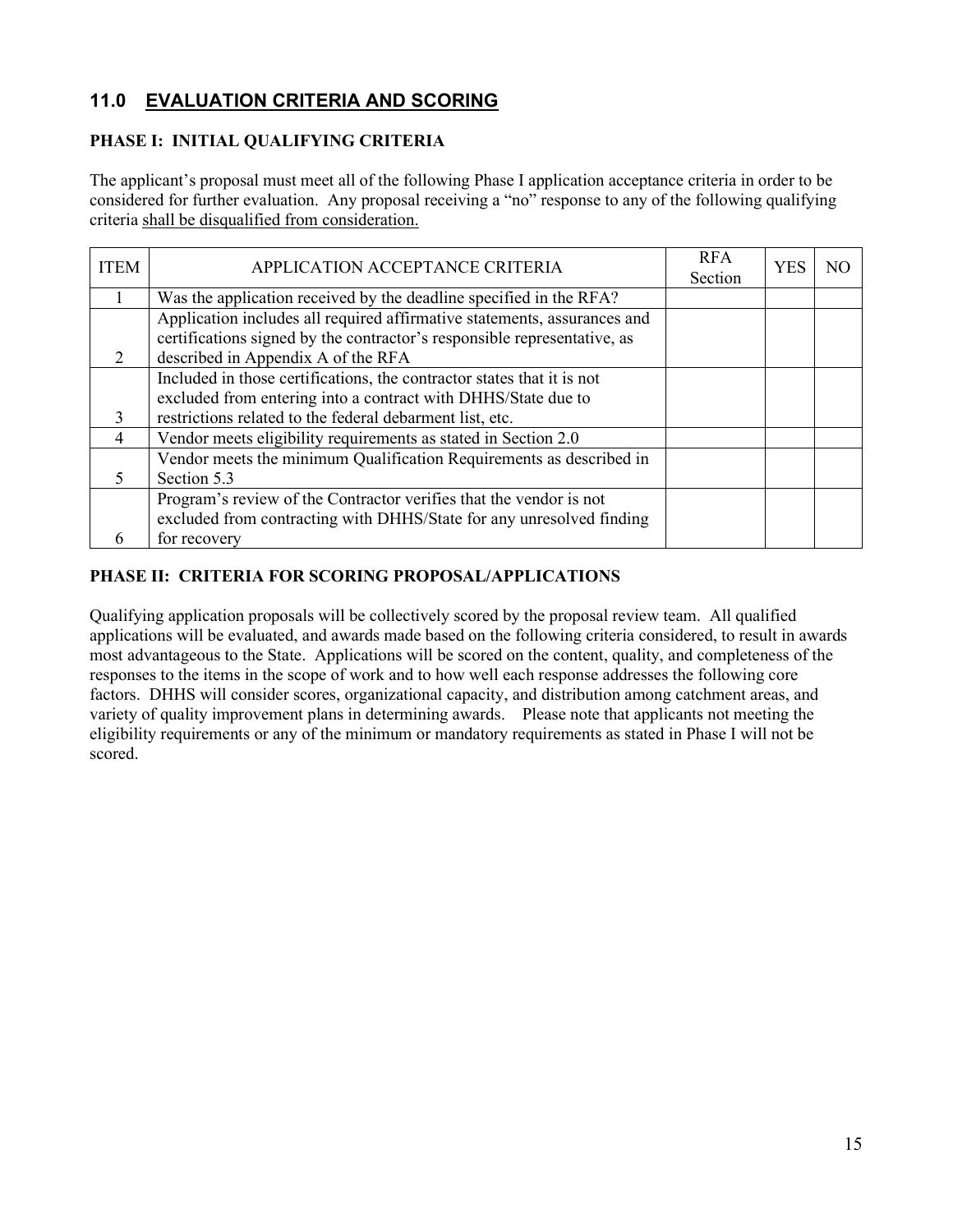| <b>Funding Criteria</b>                                                   | <b>Clarification</b>                                                                                                                                                                  | <b>Maximum</b><br>Score<br><b>Possible</b> | <b>Points</b><br><b>Awarded</b> |
|---------------------------------------------------------------------------|---------------------------------------------------------------------------------------------------------------------------------------------------------------------------------------|--------------------------------------------|---------------------------------|
| I. Scope of Work                                                          |                                                                                                                                                                                       | 20 Maximum<br><b>Points</b>                |                                 |
|                                                                           | Agency clearly demonstrates the capacity to serve and reach the target<br>population and clearly outlines performance requirements.                                                   |                                            |                                 |
| II. Template 2                                                            |                                                                                                                                                                                       | 35 Maximum<br><b>Points</b>                |                                 |
|                                                                           | Agency describes a reasonable and well-developed project/interventions<br>that fits into the overall mission/goal/objectives, values, and strategies of<br>the program. (15)          |                                            |                                 |
|                                                                           | Agency clearly describes the evaluation planned and approach(s) used. (5)                                                                                                             |                                            |                                 |
|                                                                           | Agency provides a clear picture of the activities and events that are<br>scheduled to occur. (5)                                                                                      |                                            |                                 |
|                                                                           | Community partners who are supporting service delivery are identified. (5)                                                                                                            |                                            |                                 |
|                                                                           | Agency's collaboration and coordination plan with other organizations is<br>clearly described and articulated. (5)                                                                    |                                            |                                 |
| III. Evidence, Practice, or<br><b>Research-Based</b><br><b>Strategies</b> |                                                                                                                                                                                       | <b>15 Maximum</b><br><b>Points</b>         |                                 |
|                                                                           | Agency clearly demonstrates that project design is supported by research<br>or evidence-based practices.                                                                              |                                            |                                 |
| IV. Organizational<br><b>Background/Capacity</b>                          |                                                                                                                                                                                       | 4 Maximum<br><b>Points</b>                 |                                 |
|                                                                           | Board Member Profile is completed. (1)                                                                                                                                                |                                            |                                 |
|                                                                           | Organizational Chart is included and provides evidence that there is a<br>support of structure in place. (1)                                                                          |                                            |                                 |
|                                                                           | Anticipated Revenue Summary Form is completed accurately. (1)                                                                                                                         |                                            |                                 |
|                                                                           | Funding Chart is completed. (1)                                                                                                                                                       |                                            |                                 |
| V. Budget and Budget<br><b>Narrative</b>                                  |                                                                                                                                                                                       | 26 Maximum<br><b>Points</b>                |                                 |
|                                                                           | Costs are accurate and allowable. (3)                                                                                                                                                 |                                            |                                 |
|                                                                           | Contract Budget 6844S completed and calculated correctly based on<br>instructions provided (5)                                                                                        |                                            |                                 |
|                                                                           | Budget narrative provides justification for the projected expenses, is clearly<br>articulated and is sufficient to support the goals and activities outlined in<br>the proposal. (10) |                                            |                                 |
|                                                                           | Budget includes supplemental documents, as needed (Indirect Cost Plan,<br>Lease, etc. (5)                                                                                             |                                            |                                 |
|                                                                           | Job descriptions are included for budgeted positions and sufficiently<br>describes staff responsibilities as they relate to SNAP-Ed. (3)                                              |                                            |                                 |
|                                                                           |                                                                                                                                                                                       | <b>Subtotal</b>                            |                                 |
| <b>TOTAL POINTS</b><br><b>AWARDED</b>                                     | Please add section subtotals and transfer this mount to the front<br>page of the scoring sheet.                                                                                       |                                            |                                 |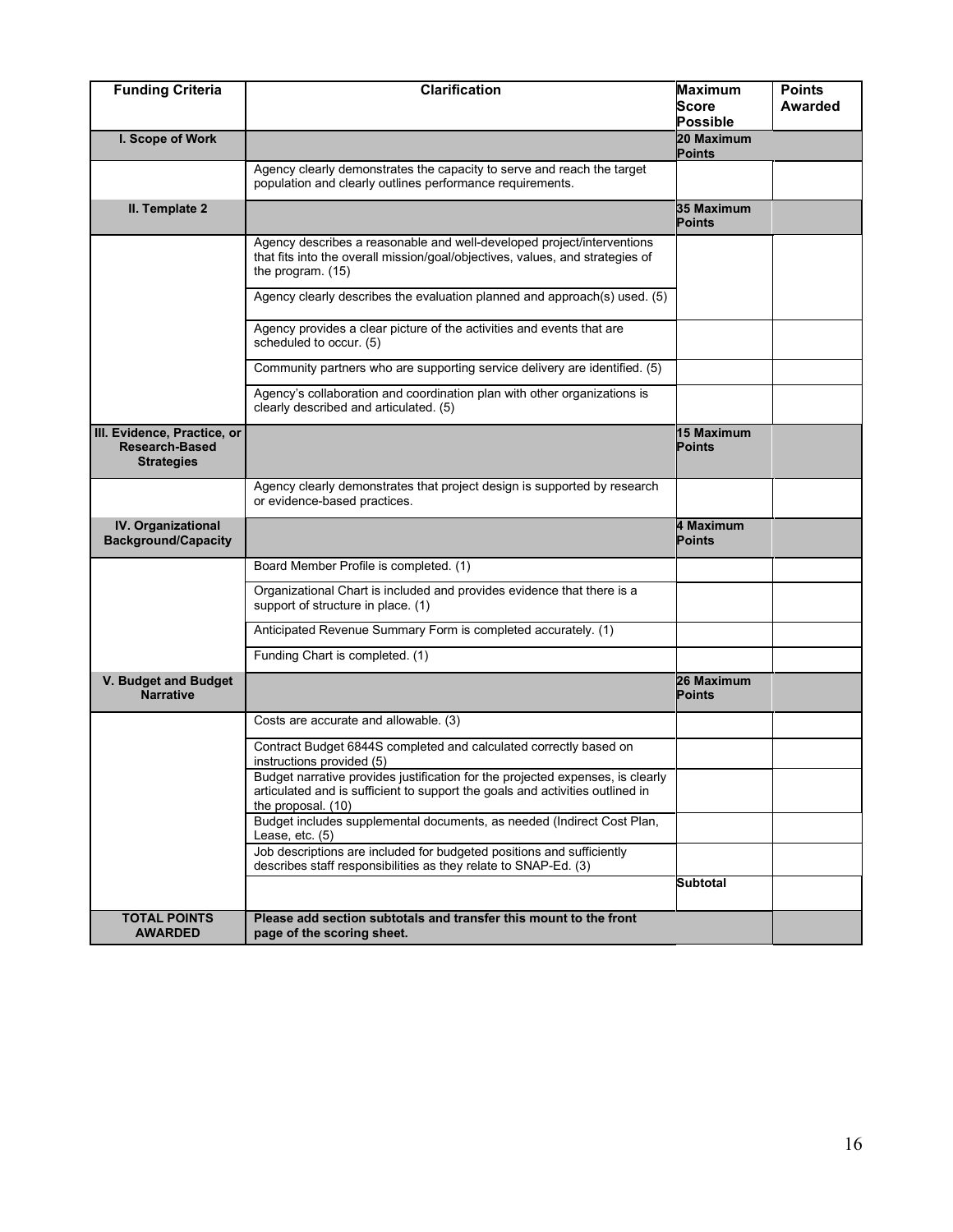# **APPENDIX A**

### **REQUIRED DOCUMENTS & CERTIFICATIONS**

### <span id="page-16-0"></span>**Links to Documents and Corresponding Instructions for ALL Applicants**

- [Template 2](#page-17-0)
- [Contract](#page-18-0) Packet A
- Template  $3 & 4$

### **Other Documents Required for ALL Applicants**

- SAM Active Record
- Signature Authority Documentation
- Indirect Cost Rate Plan (if budgeting indirect cost)
- Indirect Cost Declination Letter (if not budgeting indirect cost)
- Current Lease Agreement (if budgeting Cost of Space)

### **Links to Additional Documents Required for Non-Profits**

- [Notice of Certain Reporting Requirements](#page-20-0)
- [Cost Allocation Plan Certification](#page-21-0)

### **Other Documents Required for Non-Profits**

• Cost Allocation Plan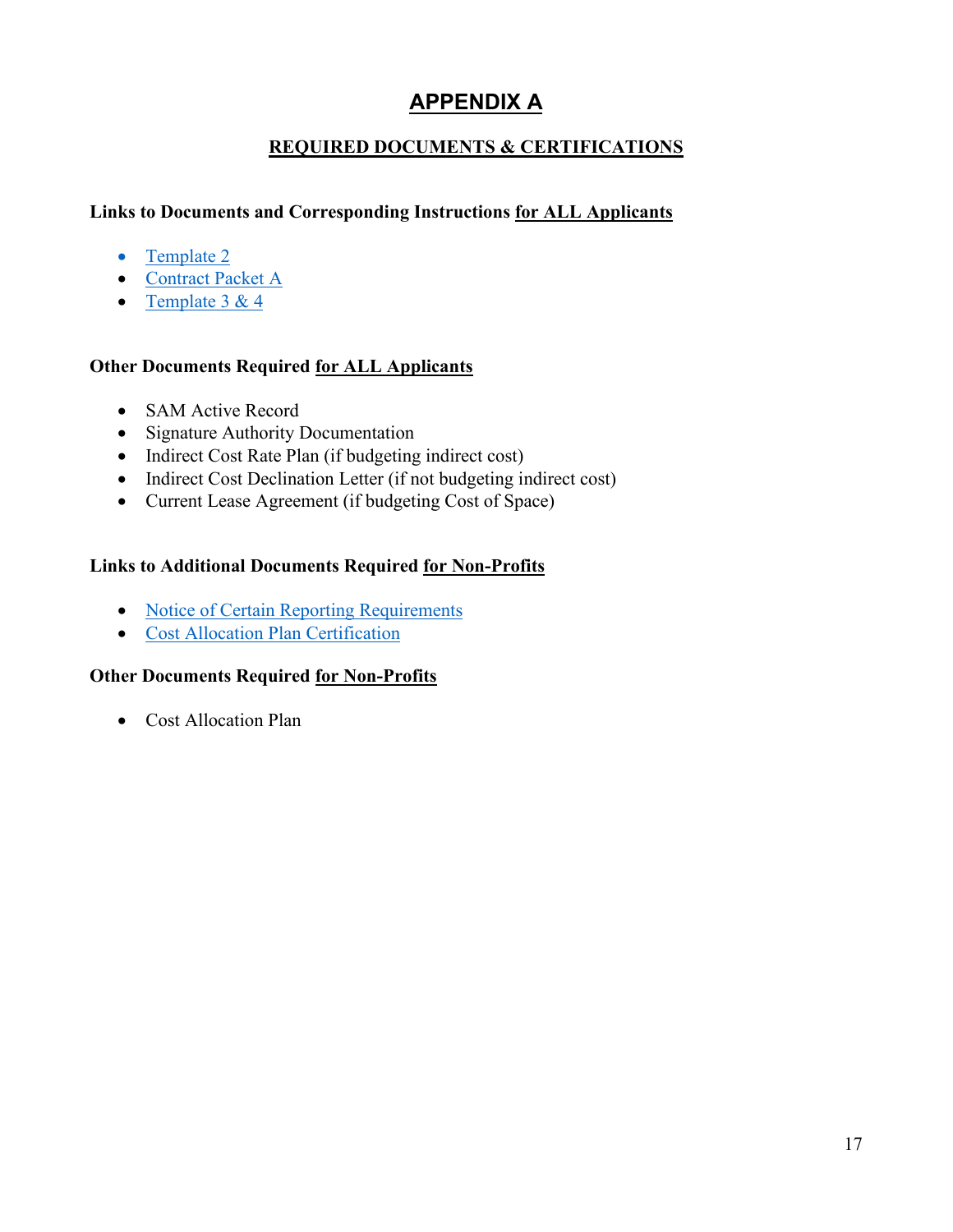<span id="page-17-0"></span>Template 2: SNAP-Ed State Goals, Objectives, Projects, Campaigns, Evaluation, and Collaboration

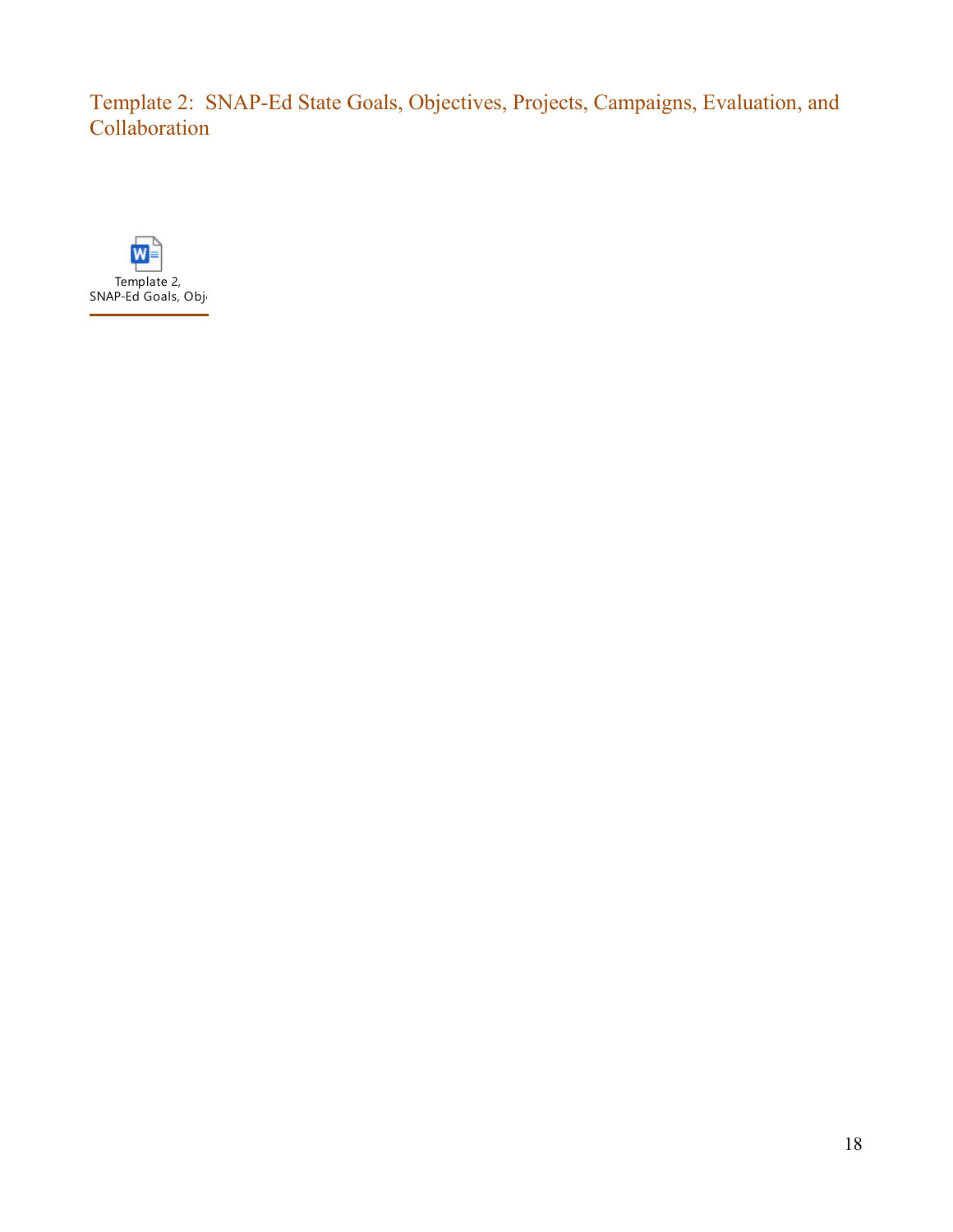# **Contract Packet A (STATE of NC)**

<span id="page-18-0"></span>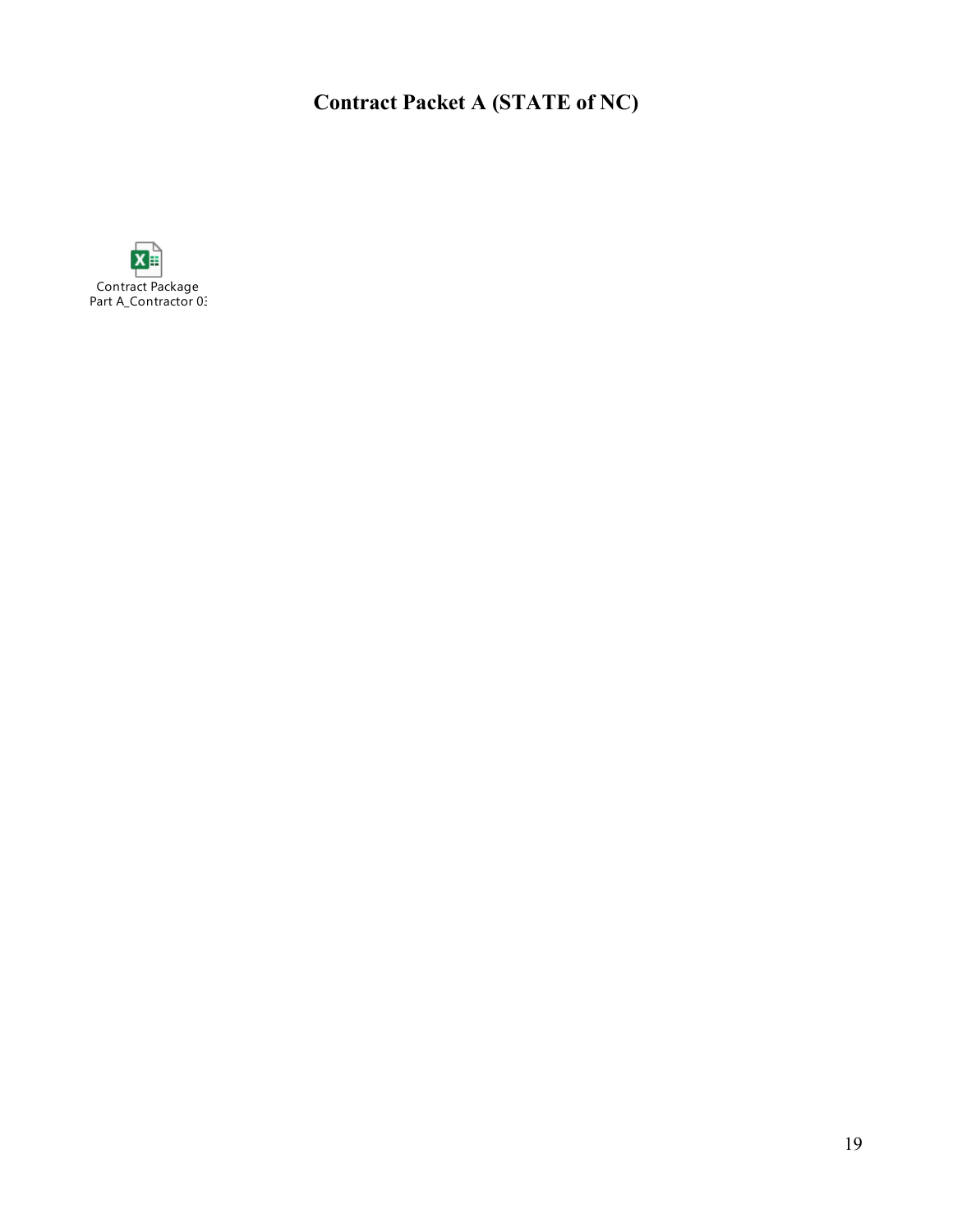**Template 3 & 4 (USDA)**

<span id="page-19-0"></span>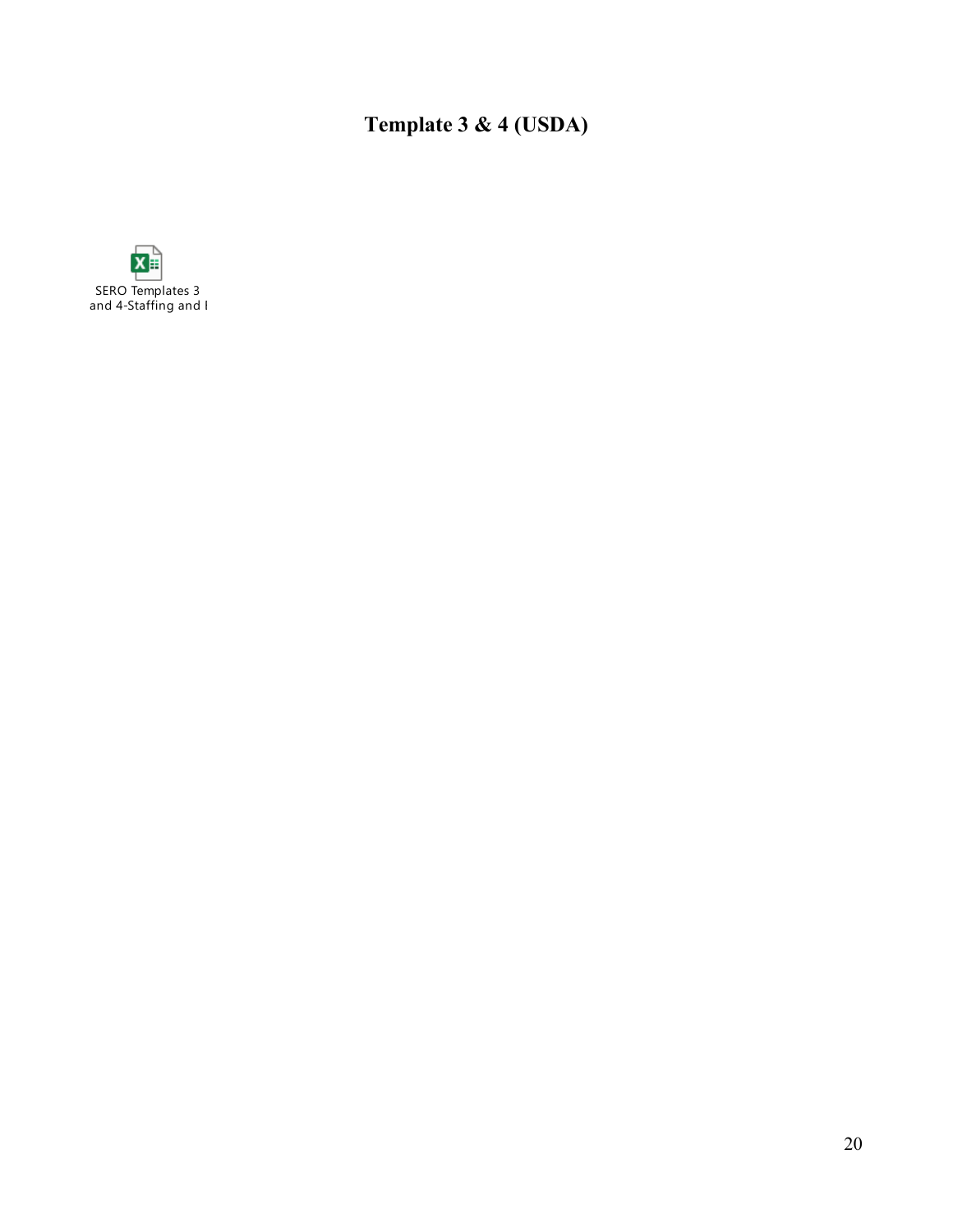# **Notice of Certain Reporting and Audit Requirements**

<span id="page-20-0"></span>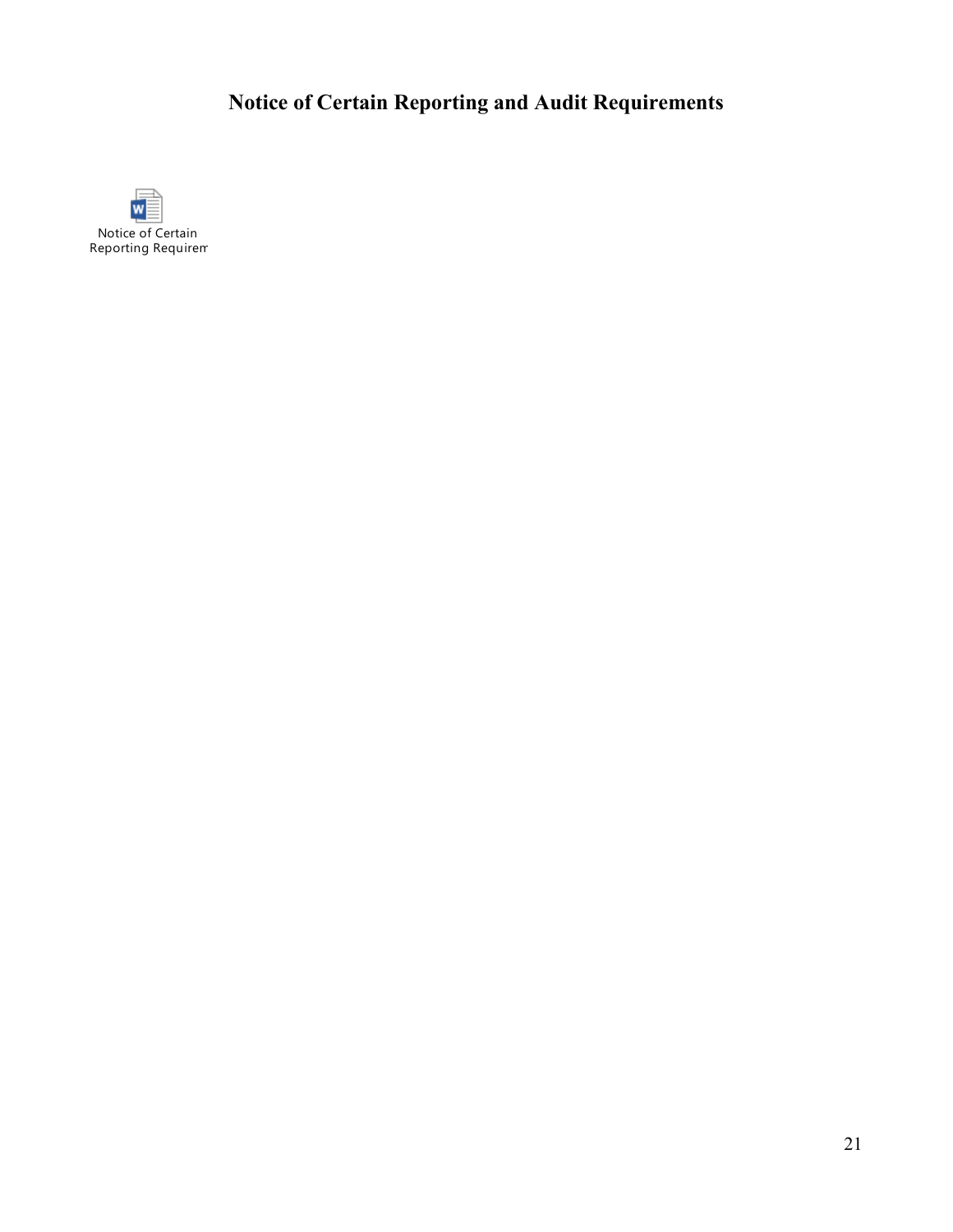# **CERTIFICATE OF COST ALLOCATION PLAN**

<span id="page-21-0"></span>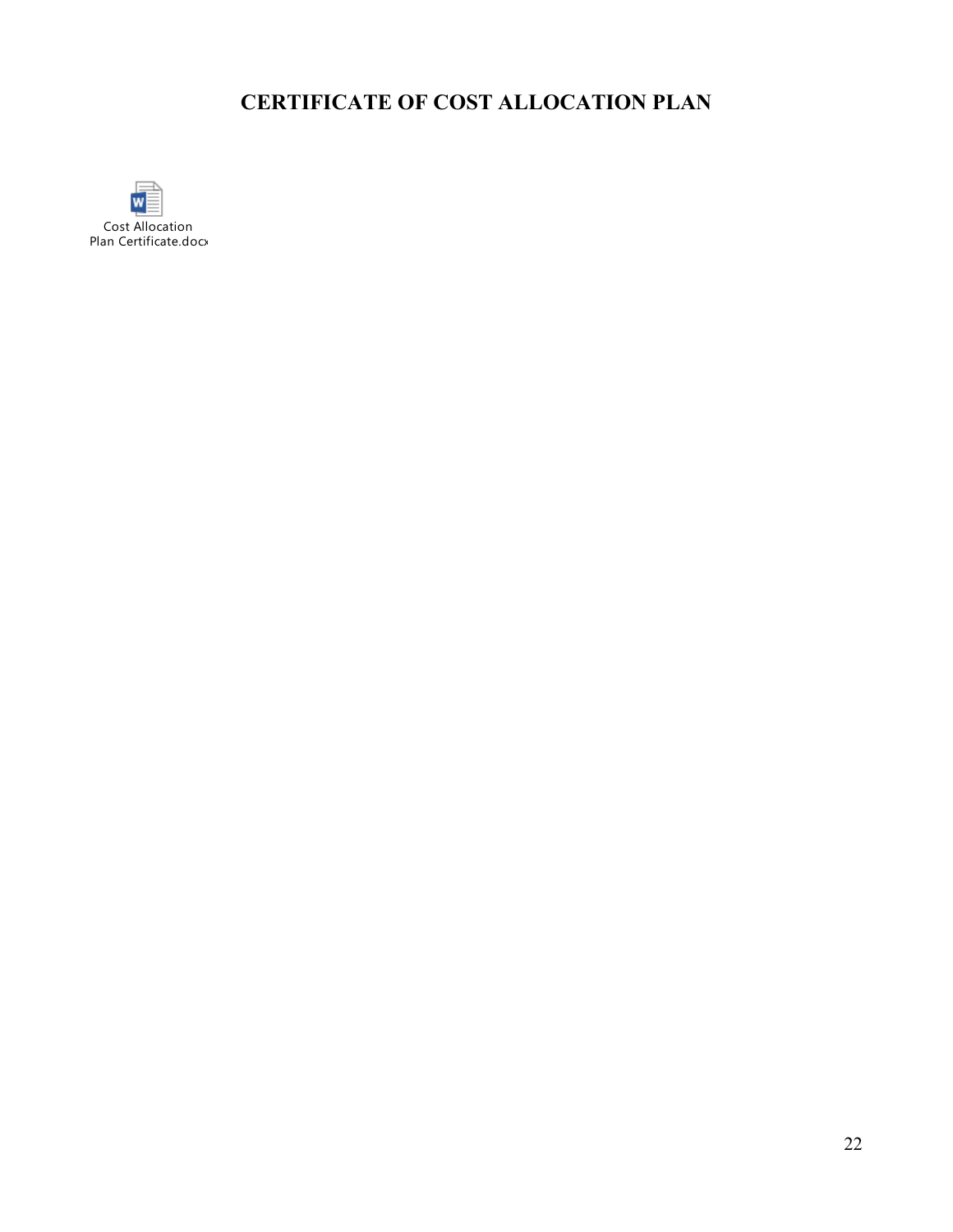### **ATTACHMENT A**

### **SMART FORMAT**

<span id="page-22-0"></span>Many different thinkers have proposed the framework of "SMART Objectives" to assist educators and program planners in developing strong objectives. Michael Patton (2008) discusses SMART Objectives using the following mnemonic:

**S**pecific **M**easurable **A**chievable **R**elevant **T**ime-bound

**Specific:** Does the objective explicitly state how the target audience will change? In contrast to goals, which are purposefully broad, objectives should be specific and should clearly communicate the desired change that will take place. In Extension programs, objectives should clearly state what knowledge will be built, what attitudes will be changed, what skills will be strengthened, or what behaviors will be increased. Additionally, the specific audience that will experience the change should be identified when possible (e.g., people with diabetes, homeowners, youth in 4-H, etc.). Objectives should be concrete and easily understood.

**Measurable:** Is the objective measurable and are you able to measure it? To be useful, objectives need to be measurable in the context of Extension programming. Extension agents should be able to describe the ways in which objectives will be measured to assess progress. This means that Extension agents should describe the means by which they will measure the possible change in their target audience (e.g., workshop survey, follow-up survey, interview, observation, etc.).

**Achievable:** Is the objective achievable given the resources and program you have in place? Objectives should be reasonable, realistic, and achievable within the context of the program being proposed or delivered. When objectives are developed for a new program, it can be difficult to assess what is realistic. However, once a program is in place, an analysis of evaluation data can be used to inform future expectations regarding program performance. Other agents delivering similar programs may also be a source for "benchmarking" how much change is realistic to anticipate.

**Relevant:** Does the objective align with the larger goals of the program and with the goals of the participants? Objectives should align with the overarching goals of the educational program and should be consistent with the participants' desires for increased knowledge or behavioral change. When this alignment takes place, the objectives are relevant and can be used to describe progress toward the larger programmatic goals.

**Time-bound:** Does the objective state the time frame for the proposed change? It is helpful to place a time boundary on the achievement of objectives. Because Extension reporting takes place on an annual basis, many objectives are written with an understanding that they should be achieved within the programmatic year. Objectives can also be set relative to time frames following programming, such as "immediately after training" or "within six months after training." Typically, these time boundaries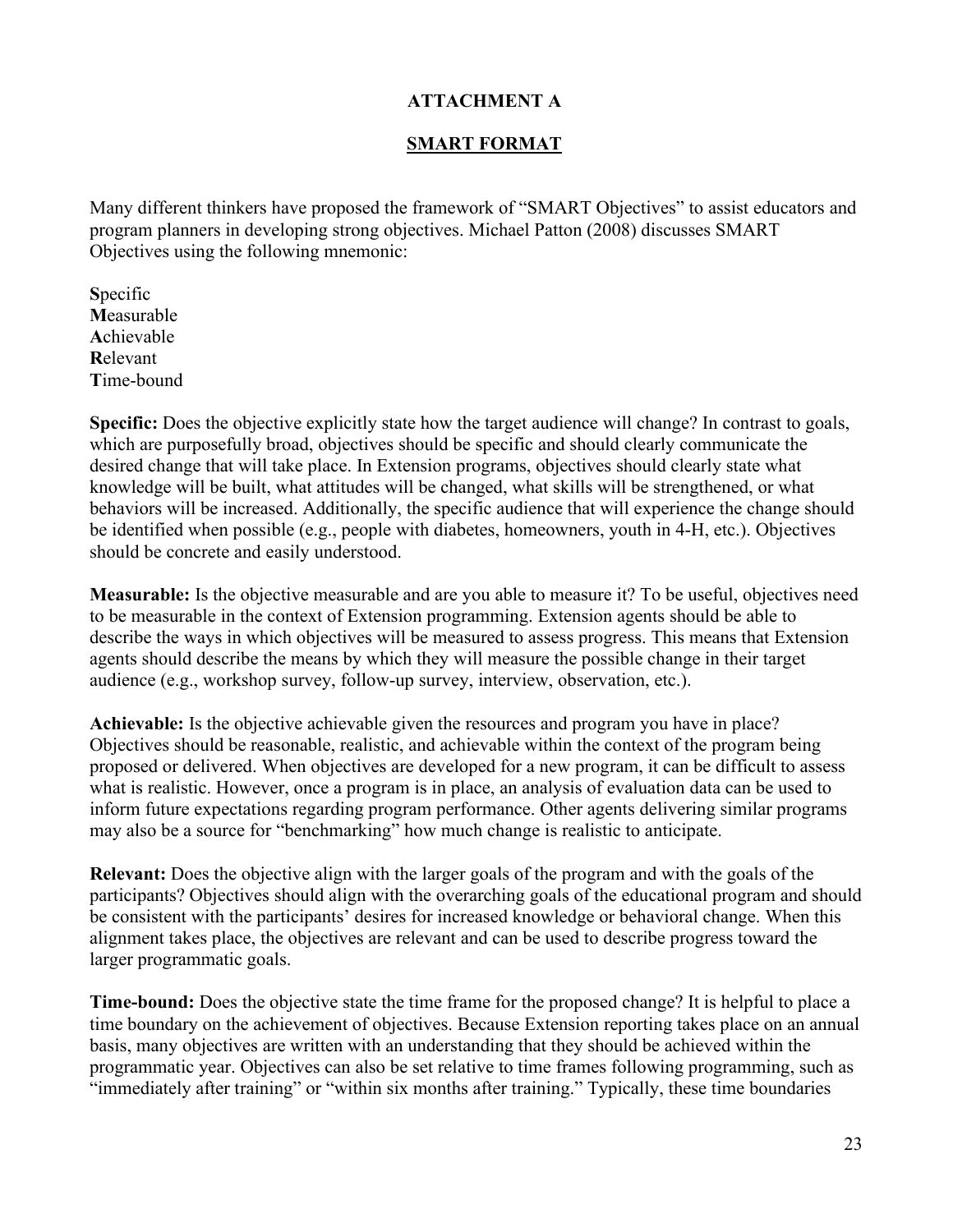should correspond to the data collection timetable (i.e., When will you collect post-test data? When will you collect follow-up data?).

Examples:

**Objective 1:** By September 30, 2022, 50% of the adults participating in the xxx Program (project), as reported by pre and post testing, will increase their fruit and vegetable intake.

**Objective 2:** By September 30, 2022, 50% of kindergarten children participating in the xxx Program (project), as reported by their teachers and parents, will improve their willingness to taste vegetables.

**Objective 3:** By September 30, 2022, 50% of kindergarten children participating in the xxx Program (project), as reported by their teachers and parents, will increase their physical activity.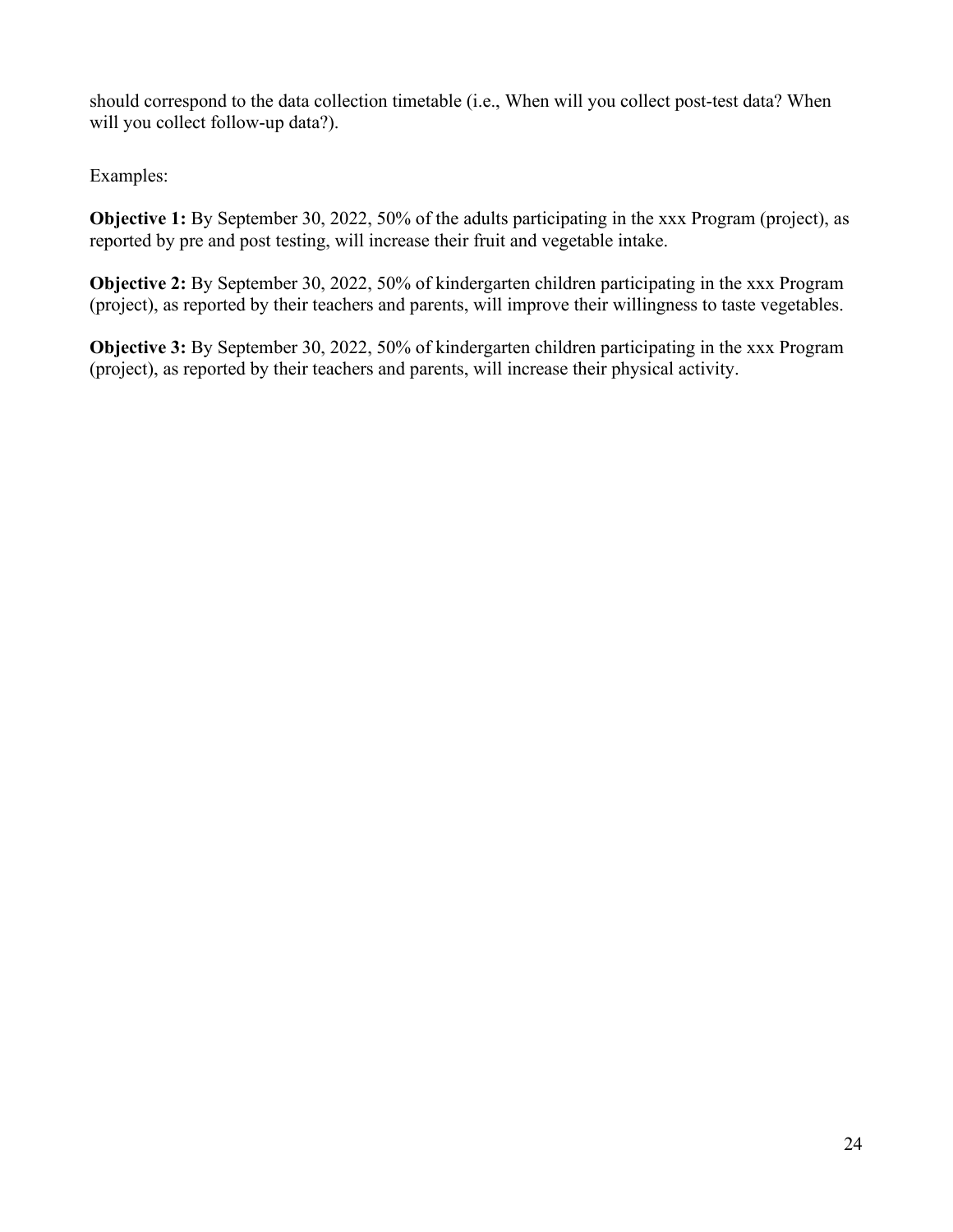### **ATTACHMENT B**

### **DEFINITIONS**

<span id="page-24-0"></span>**Activity** refers to actual work performed by program personnel to implement objectives.

**Administrative Costs** refers to the financial costs characterized by the following types of activities:

- Dollar value of salaries and benefits associated with staff time dedicated towards the administration of SNAP-Ed
- Cost of training for performing administrative functions like record keeping and accounting, etc.
- **Operating Costs**
- Indirect costs for those administrative staff not covered above.
- Other overhead charges associated with administrative expenses (i.e. space, human resource services, etc.)

**Allowable Cost** refers to costs that are reimbursable from Federal program funds because they support SNAP-Ed and conform to Government-wide and SNAP-specific cost policy.

**Behavior** indicates action rather than knowledge or attitudes.

**Behaviorally Focused Nutrition Messages** are those that are (a) related to healthy food choices, for example, eating lower fat foods, adding one fruit each day, and switching to whole grain breads; (b) related to other nutritional issues, for example encouraging breast feeding practices, or physical activity (c) related to the environmental impact of dietary practices including safe food handling, promoting community walking groups (d) related to food shopping practices that increase purchasing power and availability of food including using store coupons, joining store clubs for added discounts, and purchasing in bulk, and (e) food security such as applying for nutrition assistance programs (i.e. WIC, SNAP, Child Nutrition Programs, Food Distribution Programs, etc.).

**Census Tracts** are small, relatively permanent geographic entities within counties (or the statistical equivalent of counties) delineated by a committee of local data users. Generally, census tracts have between 2,500 and 8,000 residents and boundaries that follow visible features. Census tract data may be used in targeting audiences for delivery of SNAP-Ed.

**EARS, the Education and Administrative Reporting System,** is an annual data and information collection process completed by SNAP State agencies. It collects uniform data and information on nutrition education activities funded by SNAP during the prior fiscal year.

**Evidence-Based Approach** for nutrition education and obesity prevention is defined as the integration of the best research evidence with best available practiced-based evidence. The best research evidence refers to relevant rigorous nutrition and public health nutrition research including systematically reviewed scientific evidence. Practice-based evidence refers to case studies, pilot studies, and evidence from the field on nutrition education interventions that demonstrate obesity prevention potential.

**Fiscal Year** is the Federal Fiscal Year that runs from October 1 of one year through September 30 of the following year.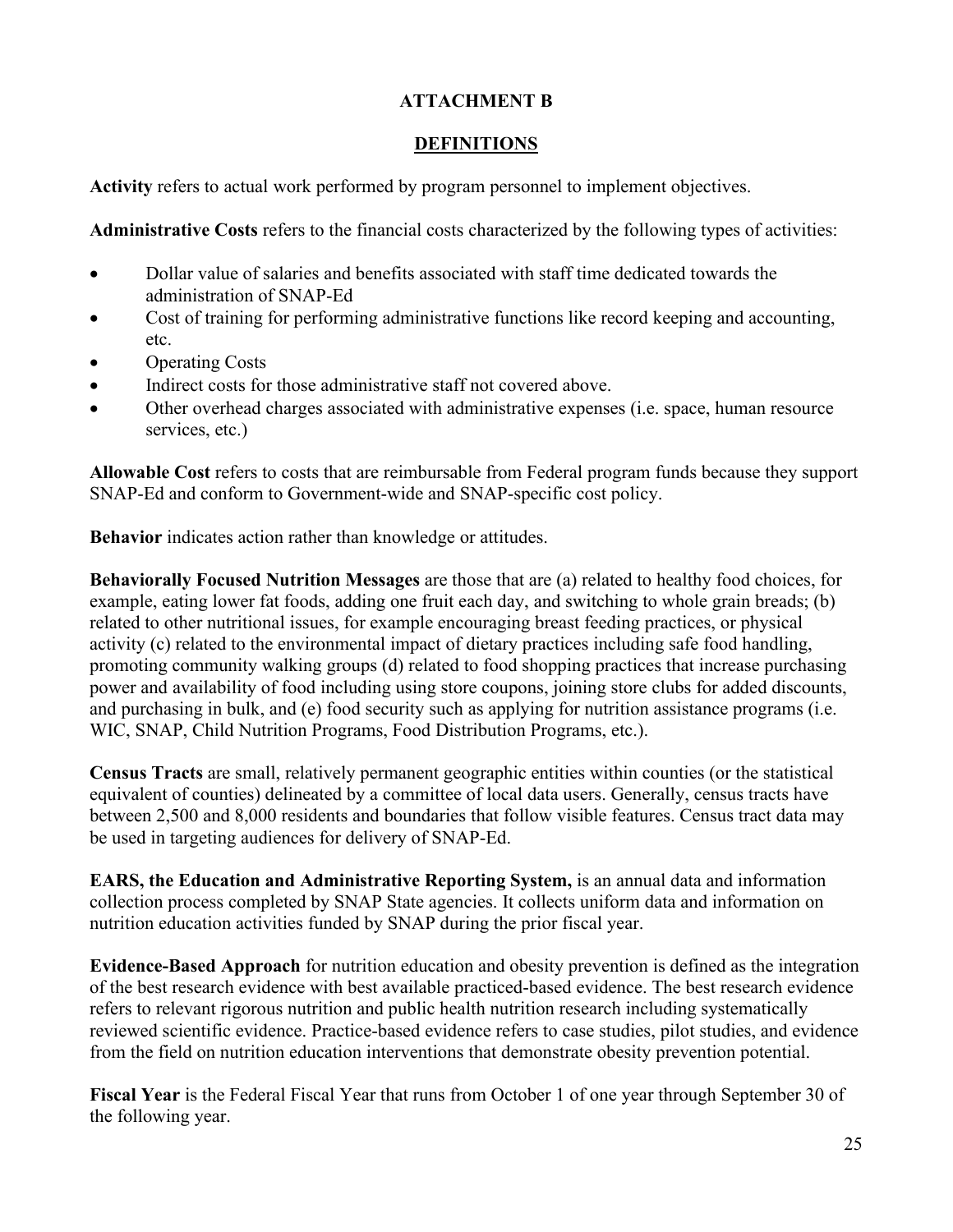**Full-Time Equivalent (FTE)** employment, as defined by the Federal government, means the total number of straight-time hours (i.e., not including overtime pay or holiday hours) worked by employees divided by the number of compensable hours (2,080 hours) in the fiscal year. Annual leave, sick leave, compensatory time off, and other approved leave categories are considered "hours worked" for purposes of defining FTE employment.

**Grantee** means the agency of the State responsible for administering SNAP.

**Implementing Agencies** contract with State agencies to provide SNAP-Ed and include Expanded Food and Nutrition Education Program (EFNEP), State departments of health or education, State level nutrition networks, food banks, and other organizations.

**Indirect Cost Rate** is a rate typically computed by summing all indirect costs then dividing the total by the Modified Total Direct Costs. Indirect cost rates applied in the SNAP-Ed plan shall be documented through an indirect cost plan that is approved by a cognizant agency.

**Low-Income Persons** are people participating in or applying for SNAP, as well as people with low financial resources defined as gross household incomes at or below 185 percent of poverty. National School Lunch Program data on the number of children eligible for free and reduced-priced meals, which represents children in families with incomes at or below 185 percent of poverty, or Census data identifying areas where low-income persons reside, are examples of available data sources that can be used to identify low-income populations.

**Needs Assessment** is the process of identifying and describing the extent and type of health and nutrition problems and needs of individuals and /or target populations in the community.

**Outcome measure** is the determination and evaluation of the results of an activity, plan, process, or program and their comparison with the intended or projected results.

**Output measure** is the calculation, recording, or tabulation of the results of an activity effort, or process that can be expressed in numbers (quantitatively).

**Performance measure** is a quantifiable indicator used to assess how well an organization or business is achieving is desired objectives.

**Practice-Based Evidence** refers to case studies, pilot studies, and evidence from the field on nutrition education interventions that demonstrate obesity prevention potential.

**Project** means a discrete unit of nutrition education or obesity prevention intervention which is distinguished by a specifically identified low-income target population. Example: The program is "Seniors Living Healthy" the project is Let's Exercise More or Eating on a Budget.

**SNAP Nutrition Education and Obesity Prevention Services** are any combination of educational strategies, accompanied by environment supports, designed to facilitate voluntary adoption of food and physical activity choices and other nutrition-related behaviors conducive to the health and well-being of SNAP participants and low-income individuals eligible to participate in SNAP and other meanstested Federal assistance programs. Nutrition education and obesity prevention services are delivered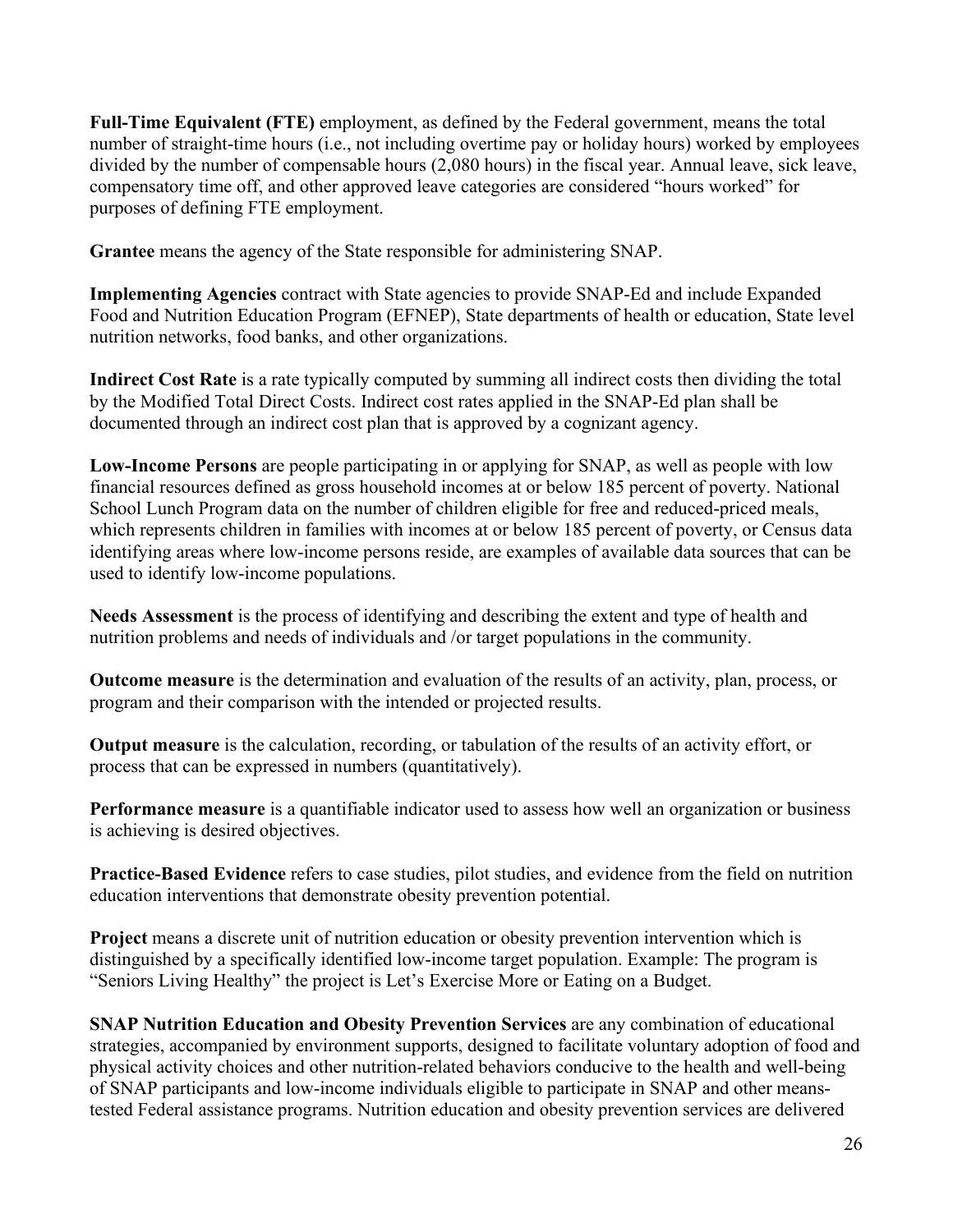through multiple venues and involves activities at the individual, community, and appropriate policy levels. Acceptable policy level interventions are activities that encourage healthier choices based on the current *Dietary Guidelines for Americans*.

**SNAP-Ed Plan** is an official written document that describes SNAP-Ed services States may provide. It should clearly describe goals, priorities, objectives, activities, procedures used, and resources including staff and budget, and evaluation method.

**SNAP-Ed Target Audience** is SNAP participants and low-income individuals eligible to receive SNAP or other means-tested Federal assistance programs benefits.

**State Agency** means the agency of State government which is responsible for the administration of the federally aided public assistance programs within the State.

**Sub-grantee** means the organization or person to which a state agency, as grantee, takes an agreement to conduct nutrition education and obesity prevention activities.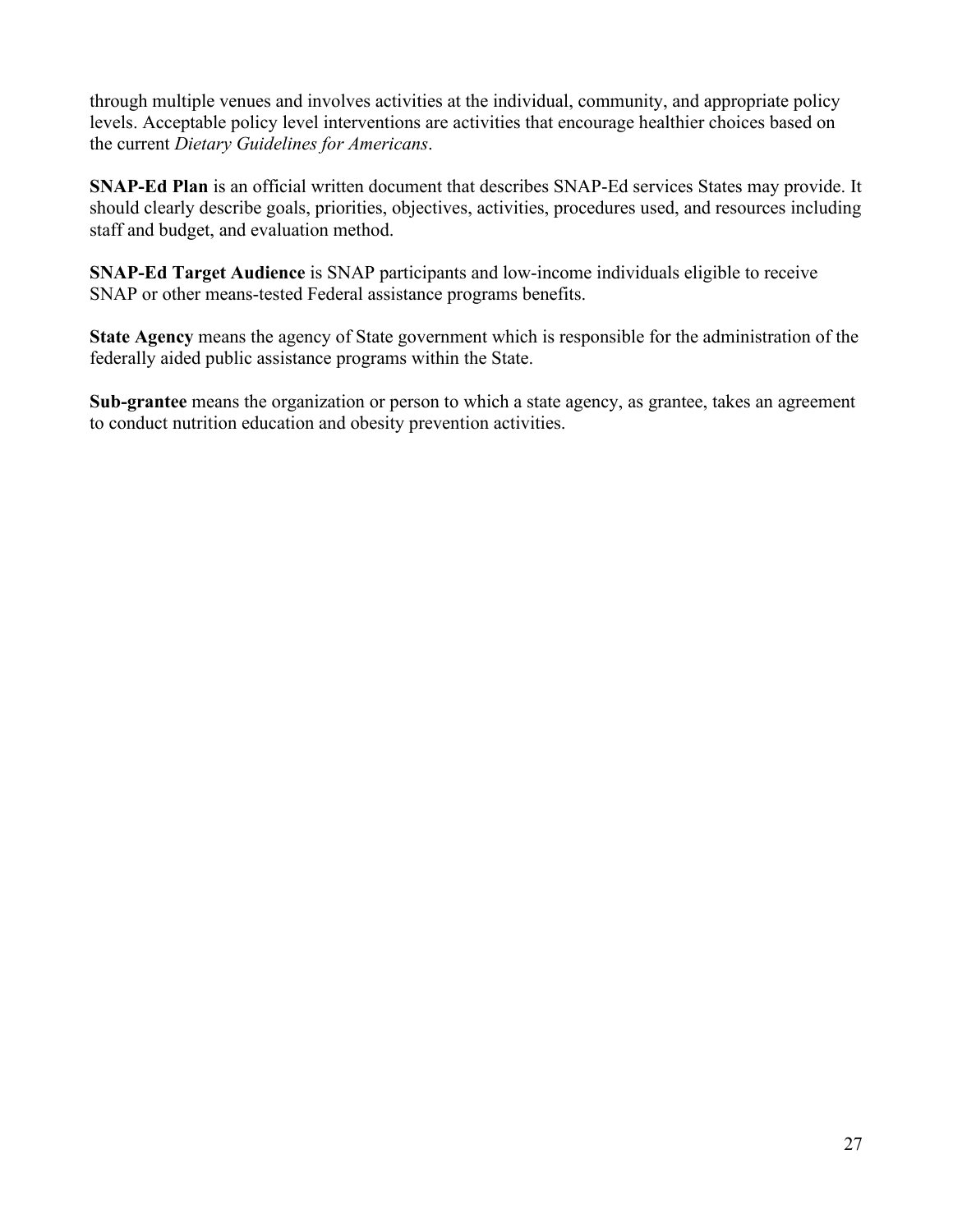# **ATTACHMENT C**

# **Checklist for Evidence Based Approaches**

[https://snaped.fns.usda.gov/sites/default/files/documents/508\\_Compliant\\_FY\\_2021\\_SNAP-](https://snaped.fns.usda.gov/sites/default/files/documents/508_Compliant_FY_2021_SNAP-Ed_Plan_Guidance)Ed Plan Guidance

Page 127

## **Categories of Evidence-Based Approaches**

[https://snaped.fns.usda.gov/sites/default/files/documents/508\\_Compliant\\_FY\\_2021\\_SNAP-](https://snaped.fns.usda.gov/sites/default/files/documents/508_Compliant_FY_2021_SNAP-Ed_Plan_Guidance_04-13-2020_No_Doc_Number.pdf)Ed Plan Guidance

Page 127

### **Intervention or Strategy Name**

[https://snaped.fns.usda.gov/sites/default/files/documents/508\\_Compliant\\_FY\\_2021\\_SNAP-](https://snaped.fns.usda.gov/sites/default/files/documents/508_Compliant_FY_2021_SNAP-Ed_Plan_Guidance_04-13-2020_No_Doc_Number.pdf)Ed Plan Guidance

Page 127